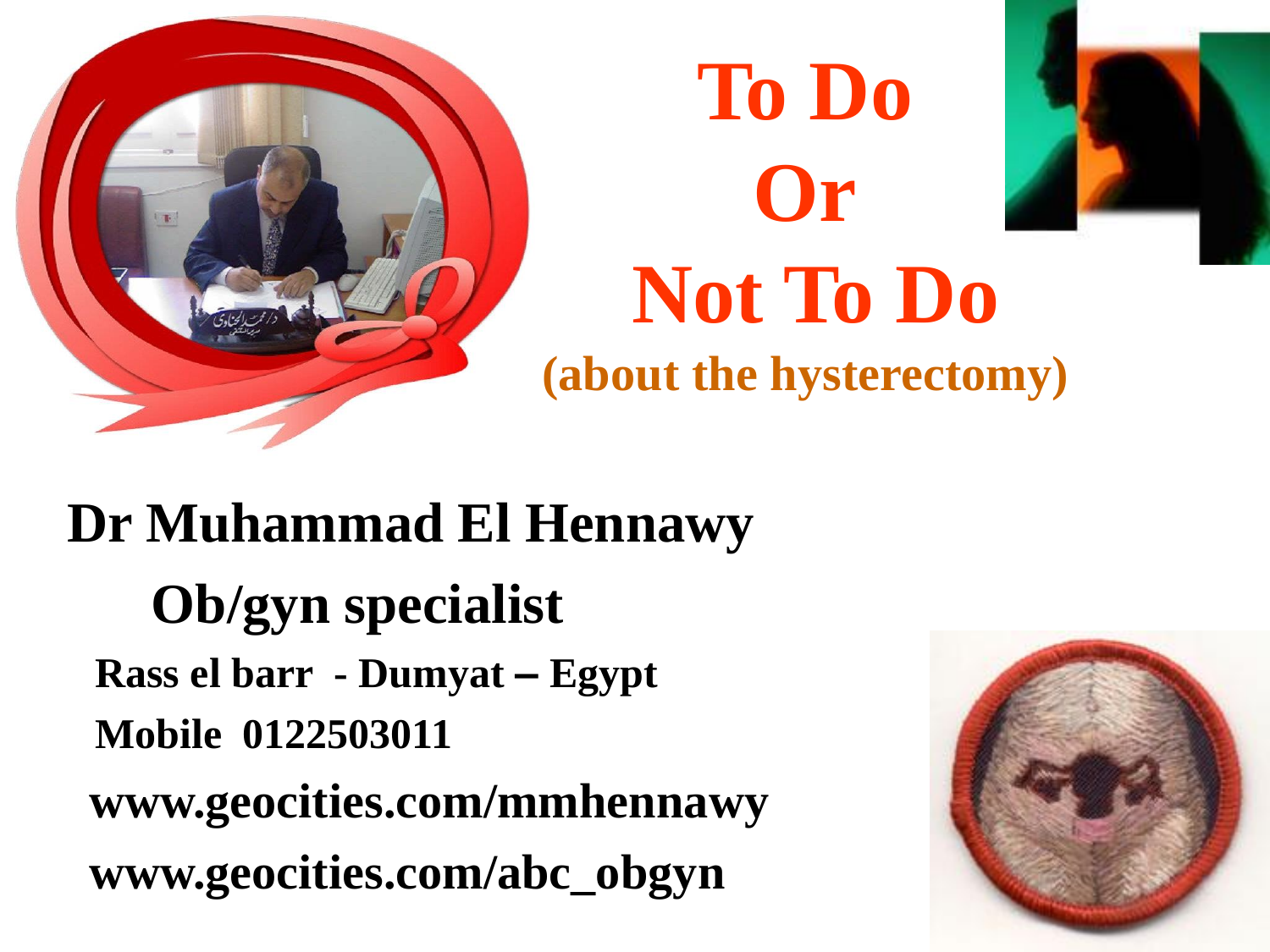

## There Are Many Controversies About Hystrectomy

- **All medical conditions have more than one option for treatment. Medicine is an evolving art as well as a science.**
- **Recently, with more open attitudes towards women's opinions and feelings, and with the advent of new technology,**
- **Doctors have been looking for new medical treatments for gynecologic symptoms in order to avoid hysterectomy.**
- **There are possible side effects of hysterectomy, none of which are entirely predictable for each individual.**
- **But, for some women, hysterectomy will be the right treatment.**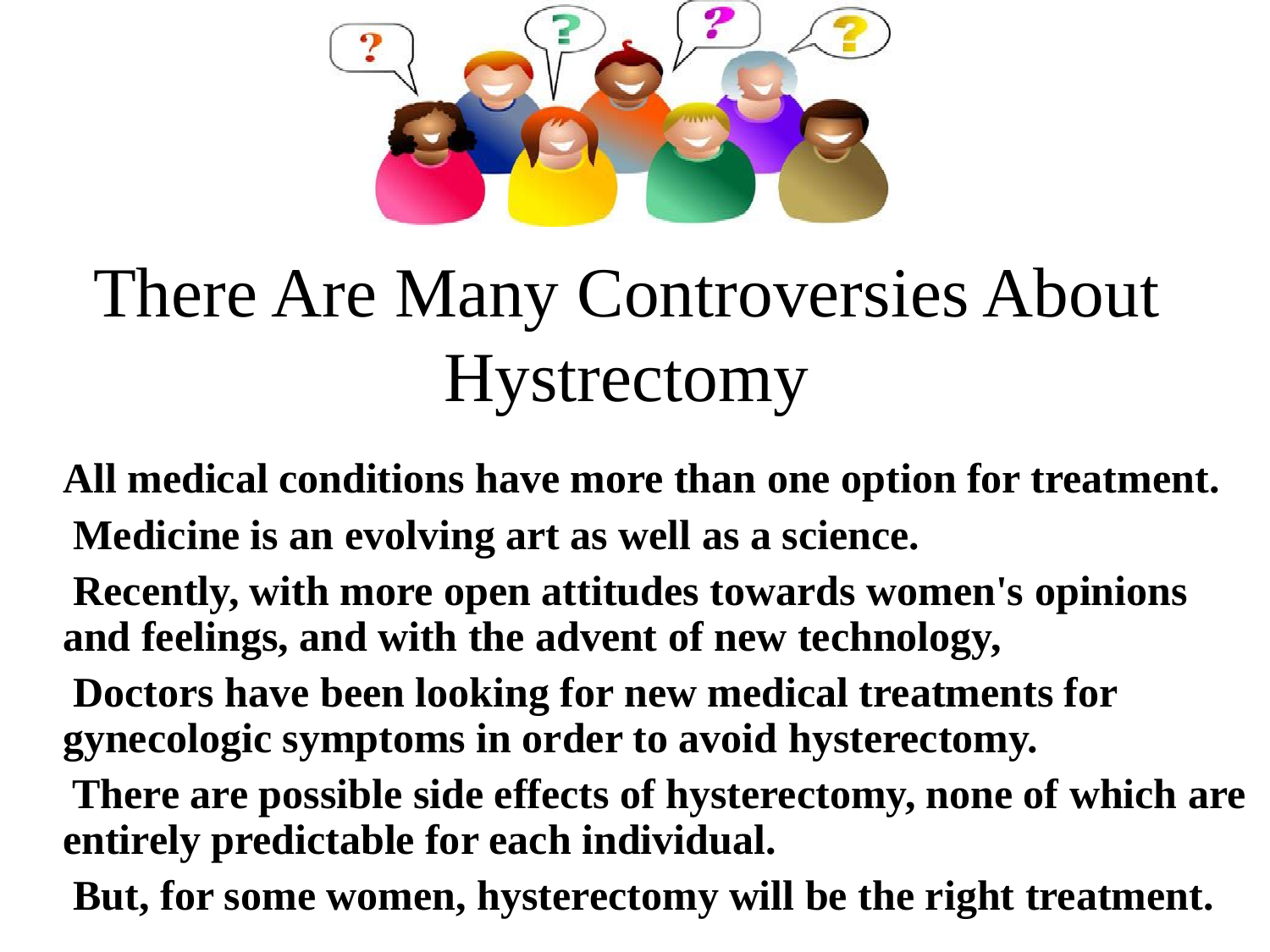#### How Can we Answer These 4 Questions ?

- 1 -To remove or not to remove the uterus
- 2 To remove or not to remove the normal cervix
- 3 To remove or not to remove the normal ovaries
- 4 To do it laparoscopic , vaginal or abdominal

| Subtotal hysterectomy<br>intrafascial<br>Subtotal hysterectomy<br>or modified subtotal | <b>Total hysterectomy</b><br>extrafascial<br><b>Total hysterectomy</b> | Subtotal hysterctomy<br>with bilateral<br>salpingo-oophorectomy<br>intrafascial<br>Subtotal hysterectomy<br>with bilateral<br>salpingo-oophorectomy<br><b>Total hysterctomy</b><br>with bilateral<br>salpingo-oophorectomy<br>extrafascial<br><b>Total hysterecton</b><br>with bilateral<br>salpingo-oophorectomy |
|----------------------------------------------------------------------------------------|------------------------------------------------------------------------|-------------------------------------------------------------------------------------------------------------------------------------------------------------------------------------------------------------------------------------------------------------------------------------------------------------------|
| To Remove or Not To Remove The Uterus                                                  | To Remove or Not To Remove The<br><b>Normal Cervix</b>                 | To Remove or Not To Remove The<br>Normal ovary                                                                                                                                                                                                                                                                    |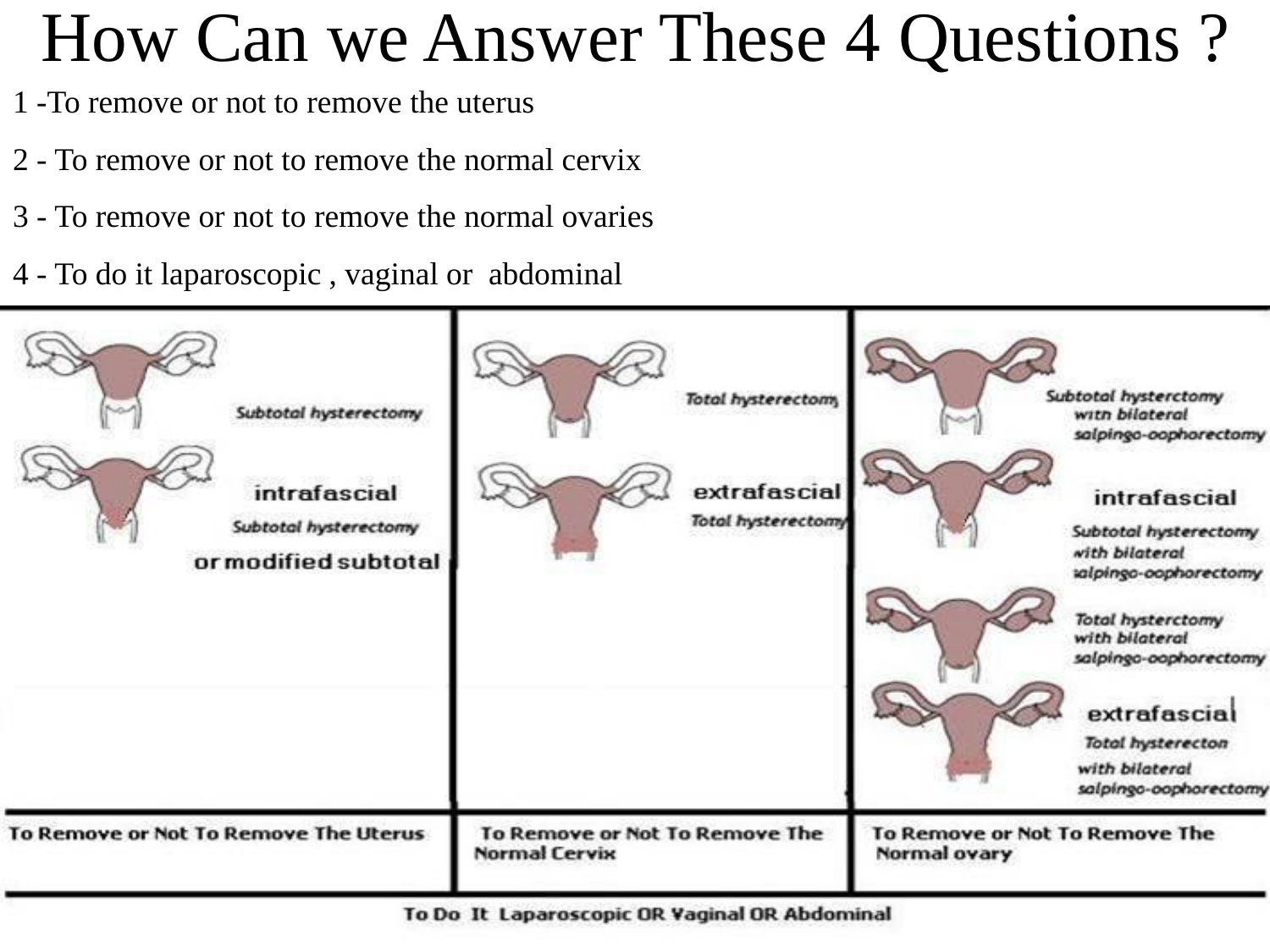## I answered 4 questions with all opinions I found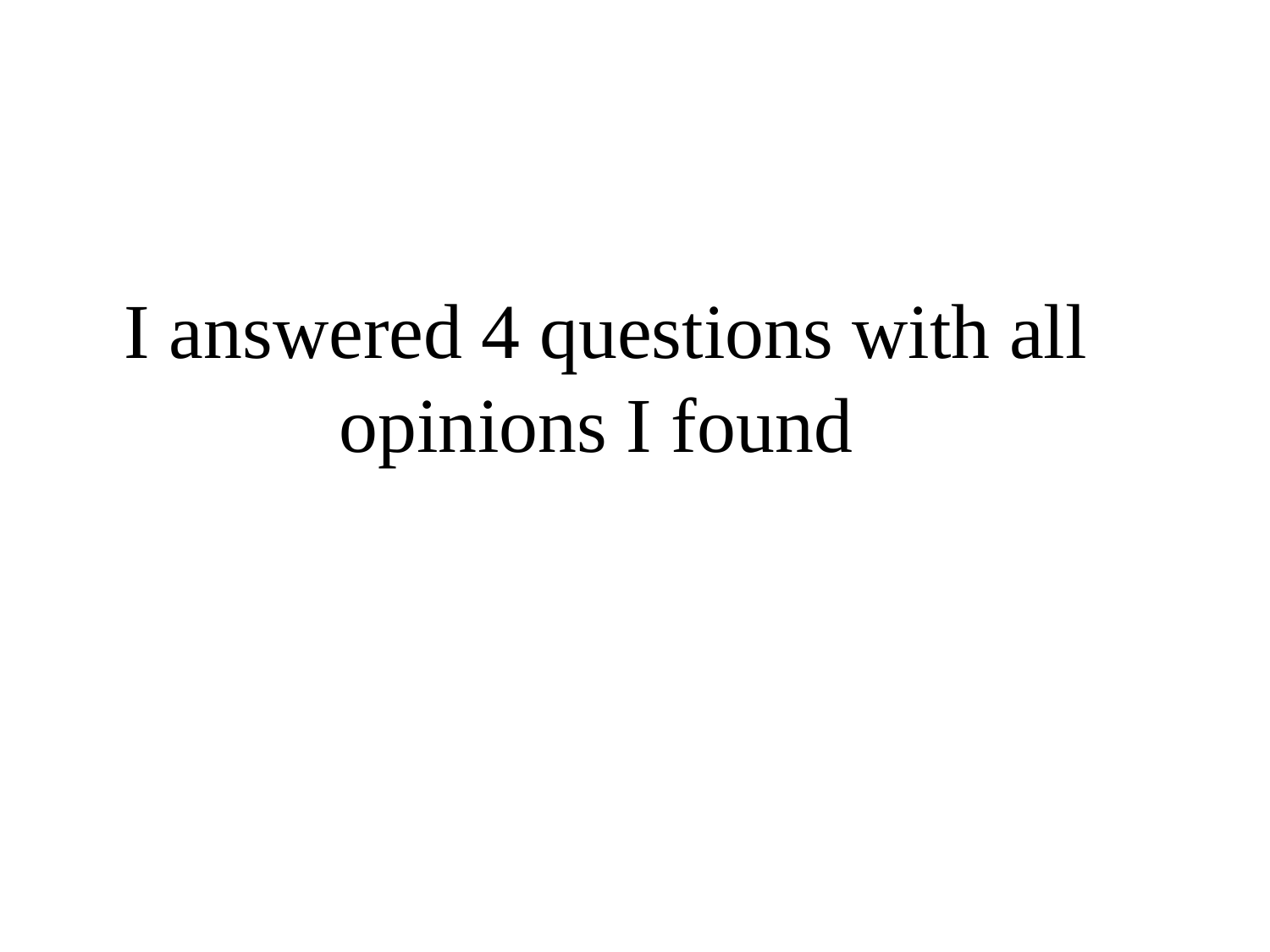



# **To Remove or Not To Remove The Uterus**



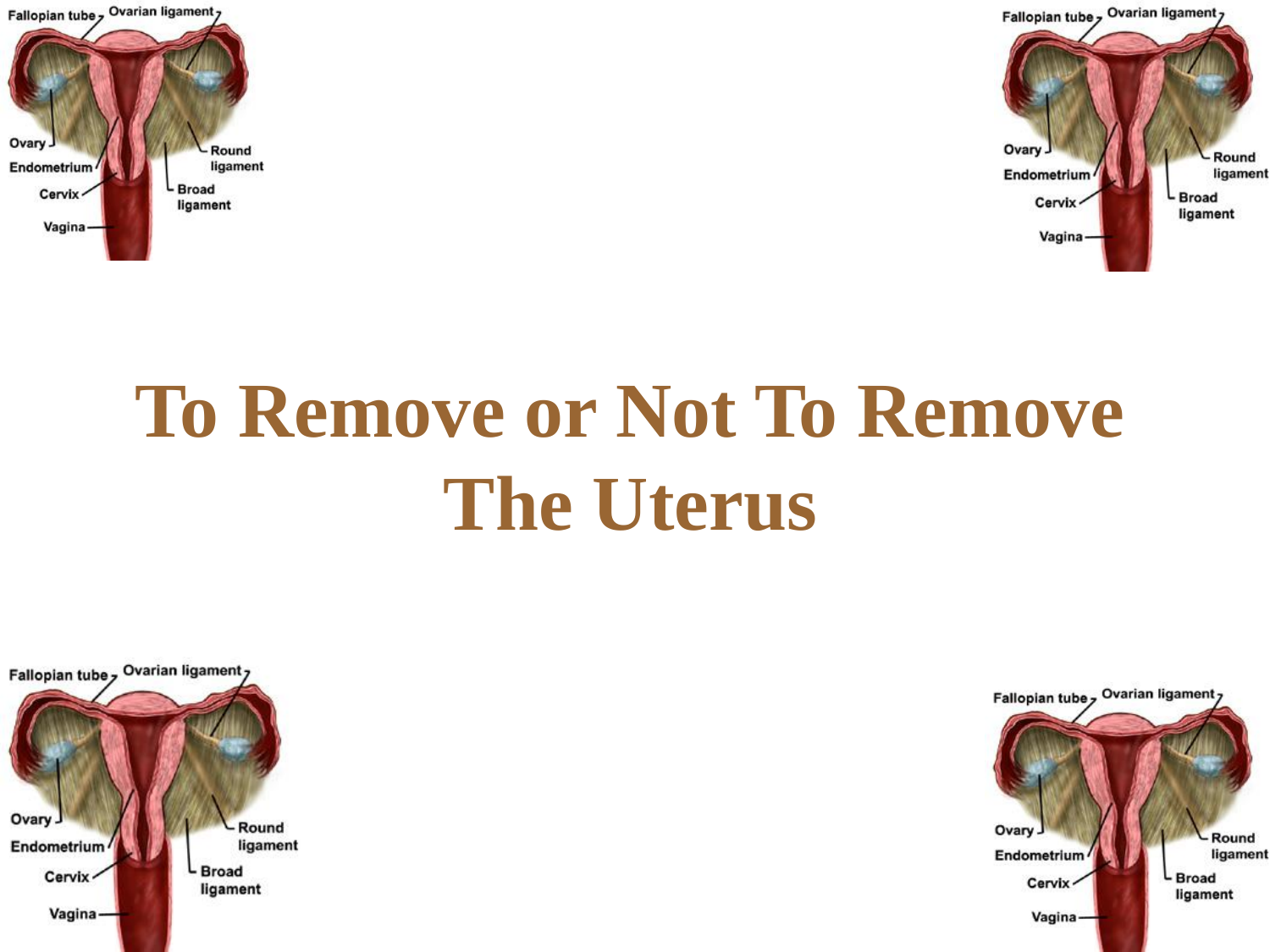### To Remove The Uterus

- Hysterectomy is the surgical removal of all or part of the uterus
- Hysterectomy is one of the most frequently performed of all surgical operations
- Reasons why hysterectomies may be recommended fall into three categories:
- 1- to save lives;
- 2 to correct serious problems that interfere with normal functions;
- 3- to improve the quality of life.

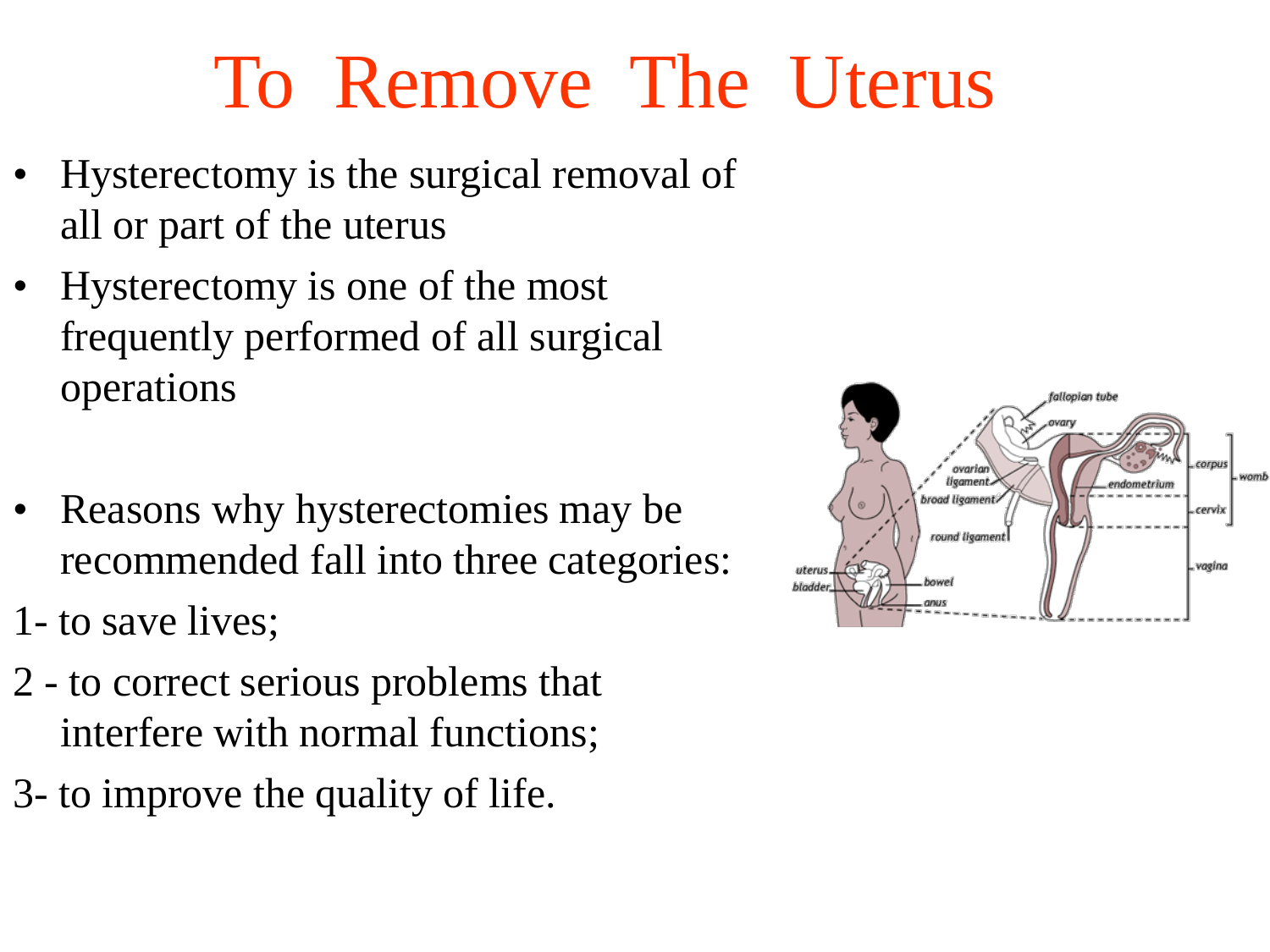## One Of The Most Commonly Performed Operations In The World

**Hysterectomy has long been regarded as an operation performed by "hyster-happy," mostly male, surgeons**

- **In the United States,**
- **Hysterectomy is the second most common major operation performed in the United States today, second only to cesarean section**

**600 000 hysterectomies are performed each year**

**or one hysterectomy every minute.** 

**By the age of 60, one out of every three women in the U.S. has had a hysterectomy**

- **In the United Kingdom, women have a one in five chance of having a hysterectomy by the age of 55**
- **Nine of every 10 hysterectomies are performed for non-cancerous conditions.**
- **In many of these, no disease is present—and the term dysfunctional uterine bleeding is used to describe these cases.**
- **When there is disease it is commonly limited to the uterus and, in most parts of the world, is more likely than not to be a leiomyoma**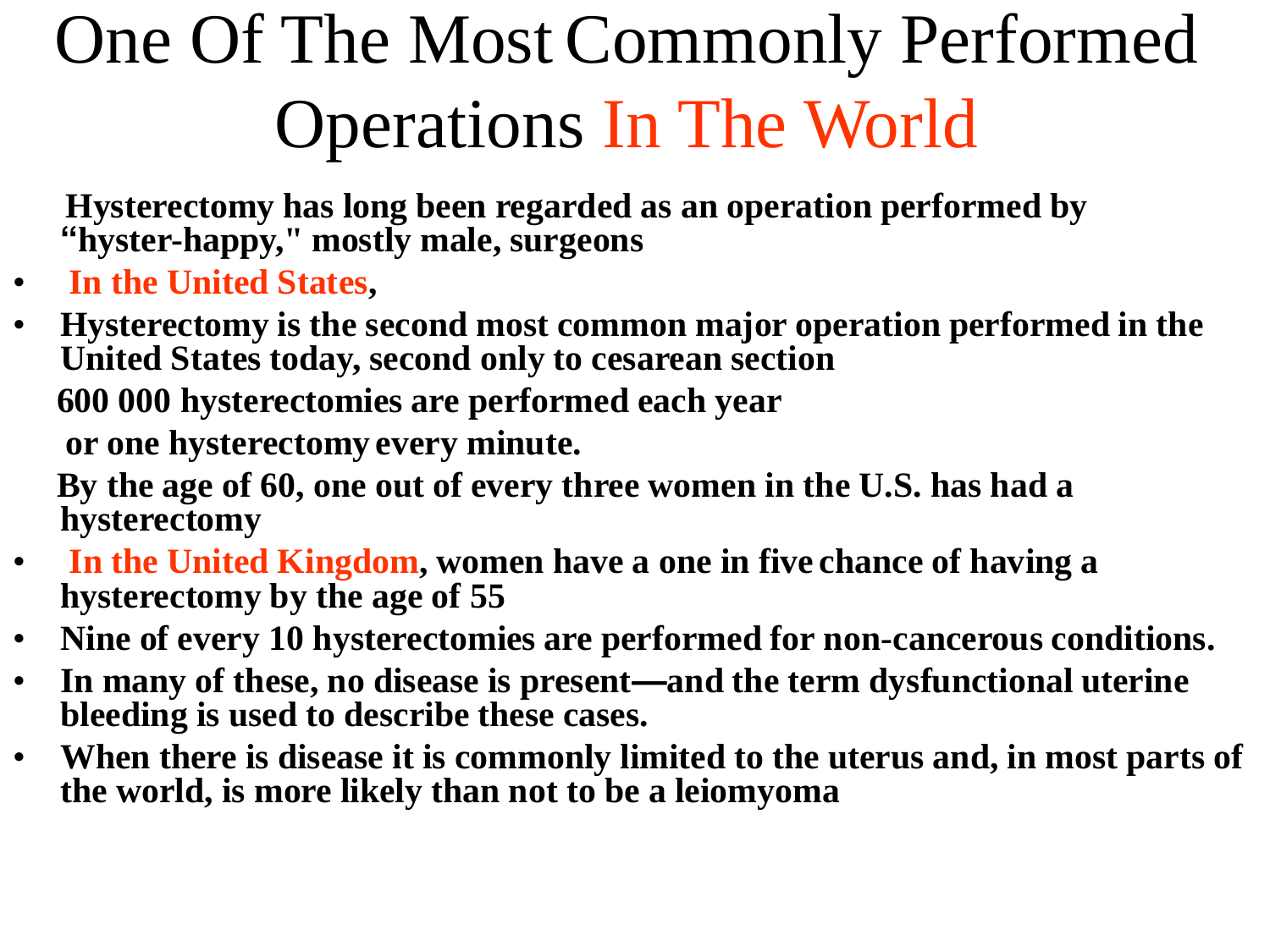## DIFFERENT TYPES OF HYSTERECTOMIES

- **SUBTOTAL HYSTERECTOMY OR SUPRACERVICAL Hysterectomy**
- **MODIFIED SUBTOTAL HYSTERECTOMY**
- **TOTAL HYSTERECTOMY**
- **EXTRAFACIAL HYSTERECTOMY**
- **SUBTOTAL OR MODIFIED SUBTOTAL OR TOTAL OR EXTRAFACIAL HYSTERECTOMY WITH BILATERAL OR UNILATERAL SALPINGO-OOPHORECTOMY**
- **RADICAL HYSTERECTOMY Or WERTHEIM'S HYSTERECTOMY**

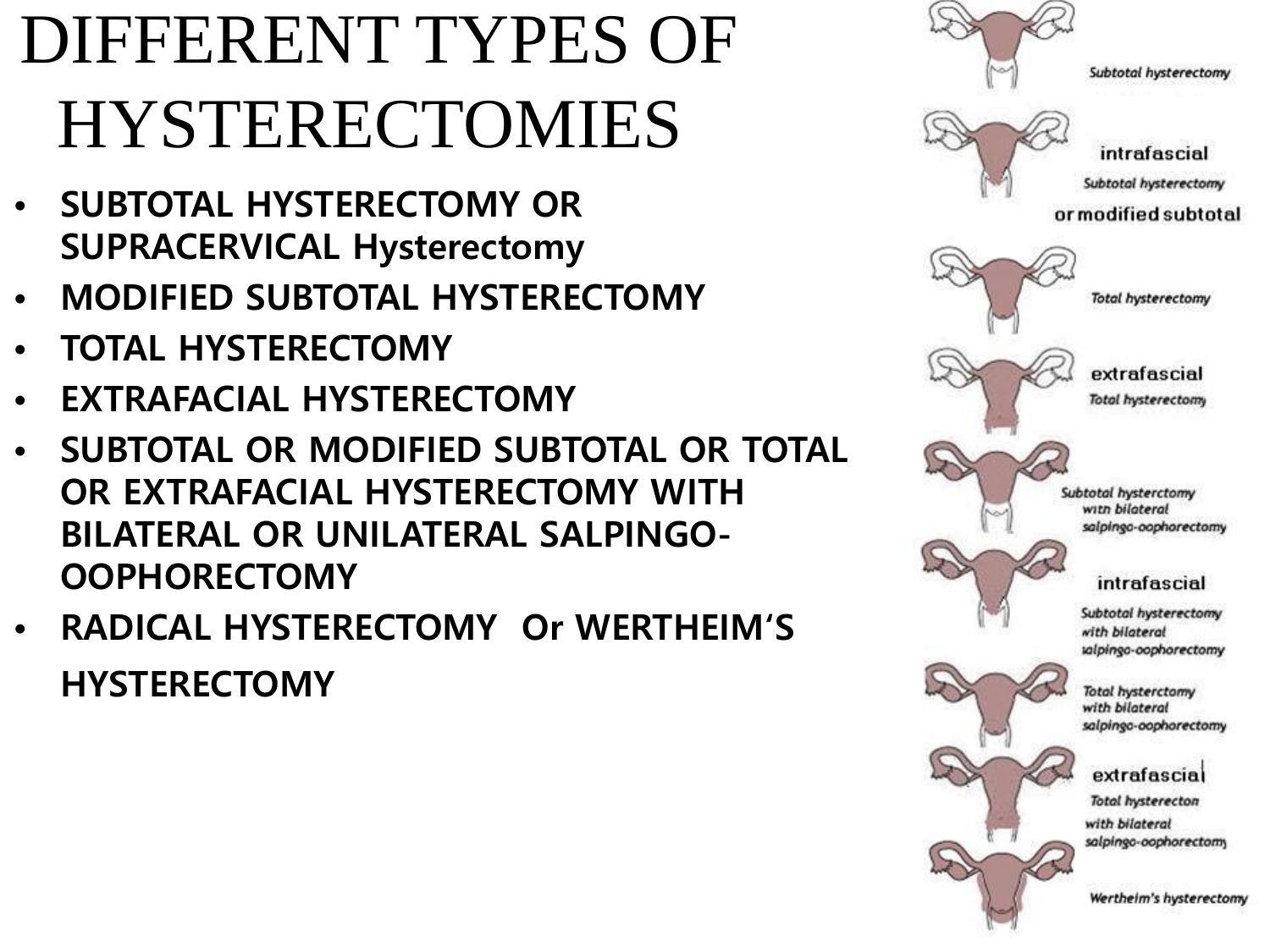## Indications For Hysterectomy In American Women

- Treatment of fibroid tumors, accounting for 30% of these surgeries
- Treatment of endometriosis is the reason for 20% of hysterectomies
- 20% of hysterectomies are done because of heavy or abnormal vaginal bleeding that cannot be linked to any specific cause and cannot be controlled by other means.
- 20% are performed to treat prolapsed uterus, pelvic inflammatory disease , pelvic pain, or endometrial hyperplasia, a potentially pre-cancerous condition.
- About 10% of hysterectomies are performed to treat cancer of the cervix, ovaries, or uterus

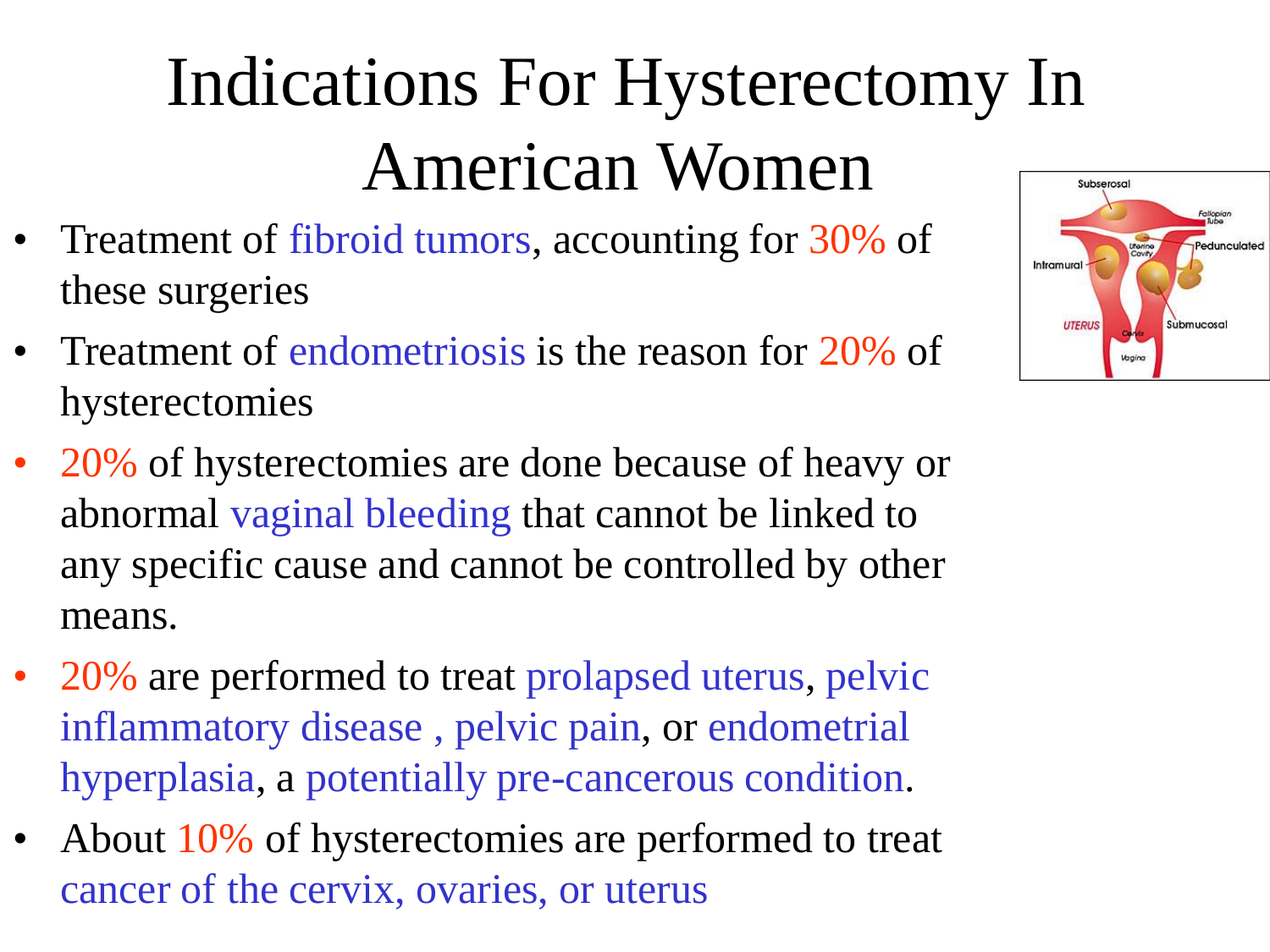- Subtotal hysterectomy was the most common type of hysterectomy performed before 1940. Leaving the cervix in place avoided some of the risk of injuring the nearby ureters, bladder or intestines and reduced blood loss.
- However, the remaining cervix was susceptible to developing cancer, a fairly common condition at that time.
- As surgical and anesthetic techniques became safer and antibiotics became available, doctors began performing more total hysterectomies in order to prevent the future development of cervical cancer.
- These changes all preceded the discovery of the pap smear. Once the pap smear became widely used as a means to find pre-cancer, an easily curable condition, removing the cervix was no longer essential for all women.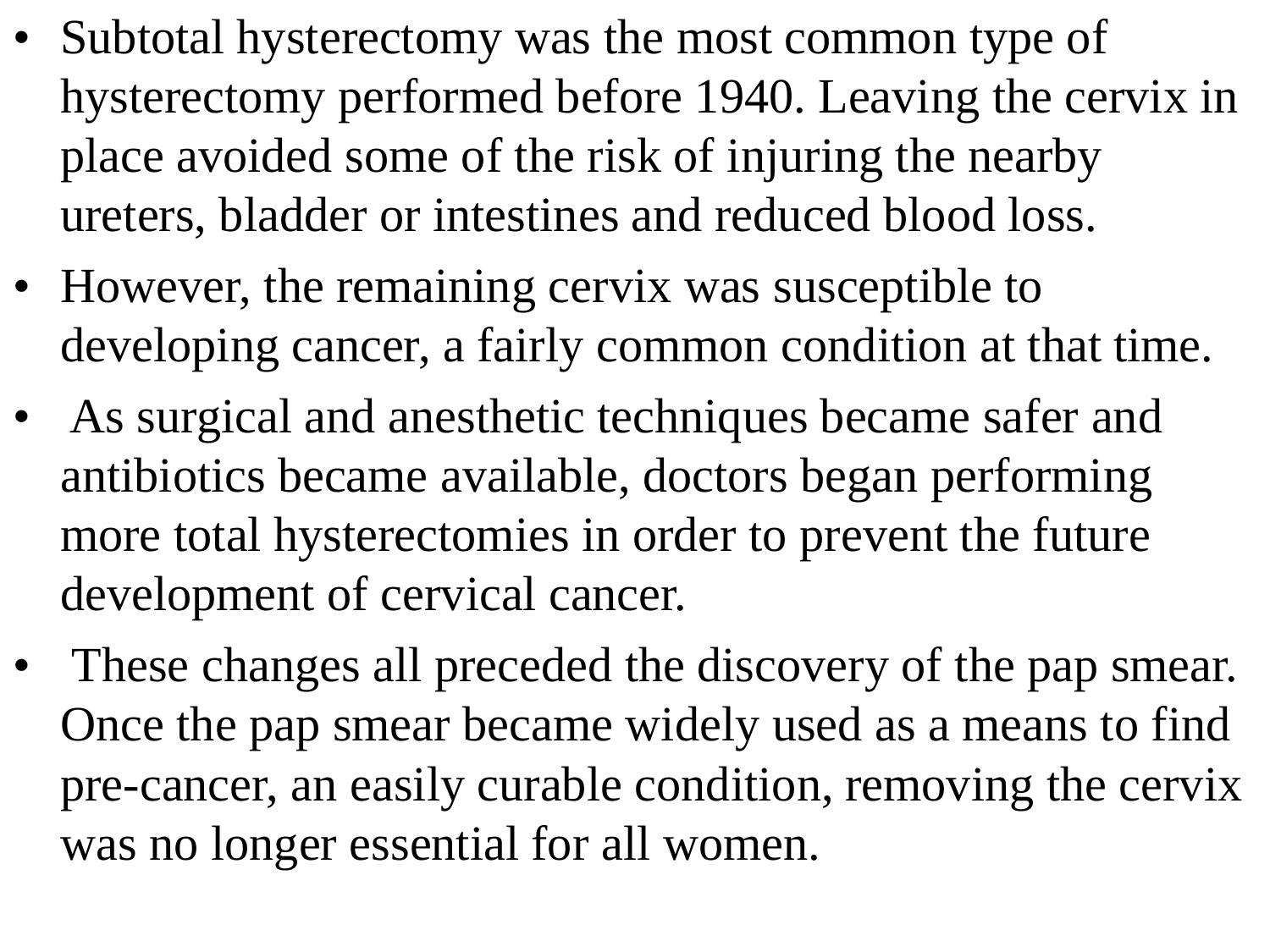#### Do Not Remove The Uterus remove the disease not remove the organ ALTERNATIVES TO HYSTERECTOMY

uterus is not organ to discard after woman complete her family uterus is not a a foreign body after woman complete her family

- **ALTERNATIVES TO HYSTERECTOMY –**
- **less expensive --less psychologic instability ----** Eg :
- Laparoscopic uterine artery ligation
- Uterine artery embolisation
- Hormone levonorgesteil IUD
- medical treatment options, including progesterone antagonist mifepriston (RU 486) and gonadotropin-releasing hormone (GnRH) antagonists
- Endometrial ablation utilizes laser, thermal (thermal balloon ablation foley's catheter balloon ablation), cold, microwave or electricity to remove those areas of the uterine lining which are causing the high rate of bleeding
- Transcervical resection of endometrium
- Myolysis is the destruction of fibroids (necrosis) by different methods, including coagulation of the tumors with bipolar or unipolar electric electrodes or laser beams. Another technique for destruction of fibroids utilizes a freezing probe (cryomyolysis)
- Thermal ablation of myoma with focused ultrasound surgery without probe ( totally non-invasive )
- Hysteroscopic, laparoscopic or abdominal myomectomy

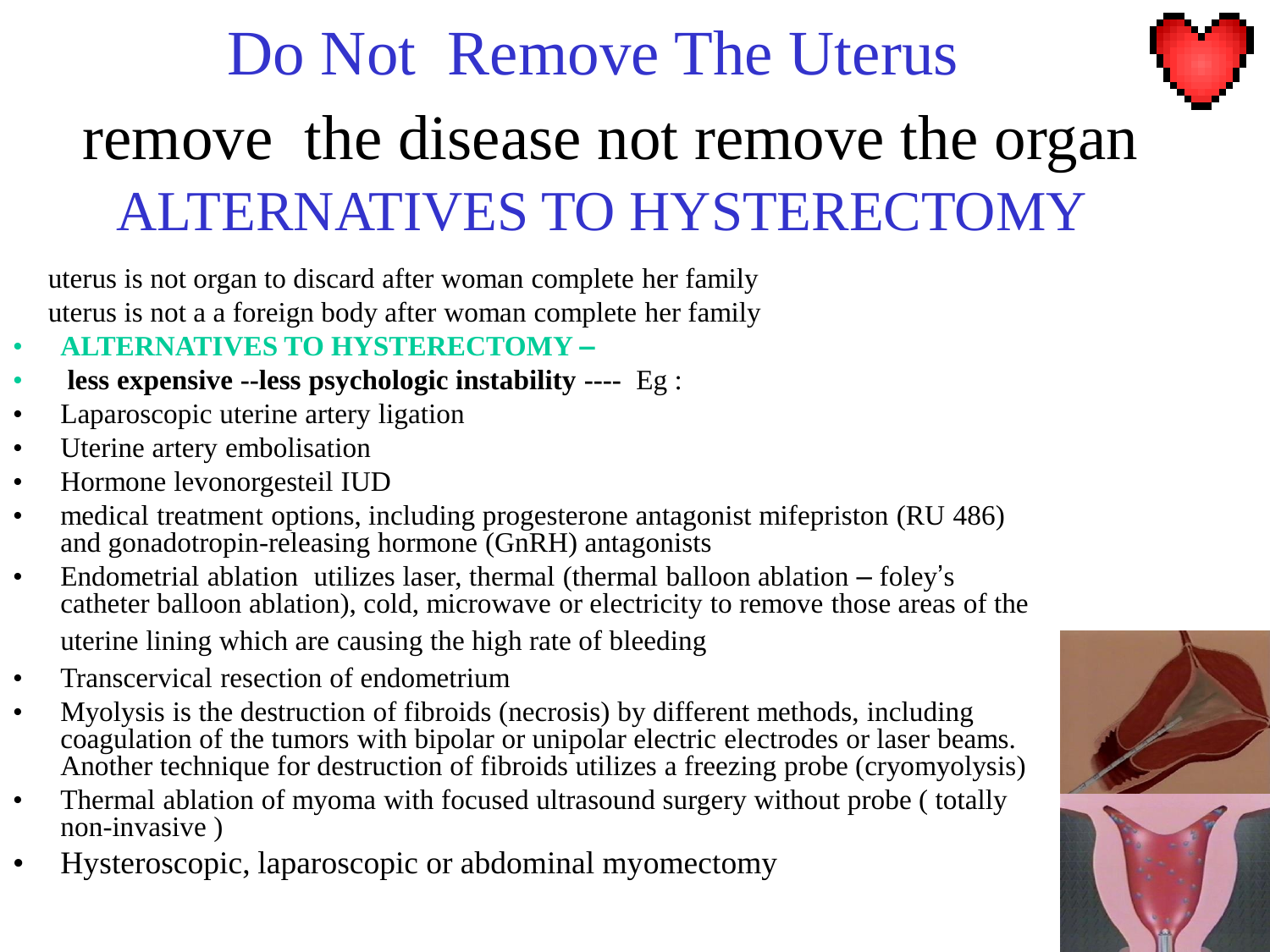- Hysterectomy is a major operation and carries with it risks of infection, injury to other organs, anesthetic complications, and blood loss that can sometimes result in the need for transfusion.
- While complications are uncommon, they should not be taken lightly.
- Recovery from abdominal hysterectomy takes four to six weeks, recovery from vaginal hysterectomy takes about three to four weeks, and recovery from laparoscopic hysterectomy takes about two weeks.
- The cost of surgery is expensive, including doctors' fees, anesthesia fees, hospital charges, and operating room charges. It's preferable to avoid major surgery if possible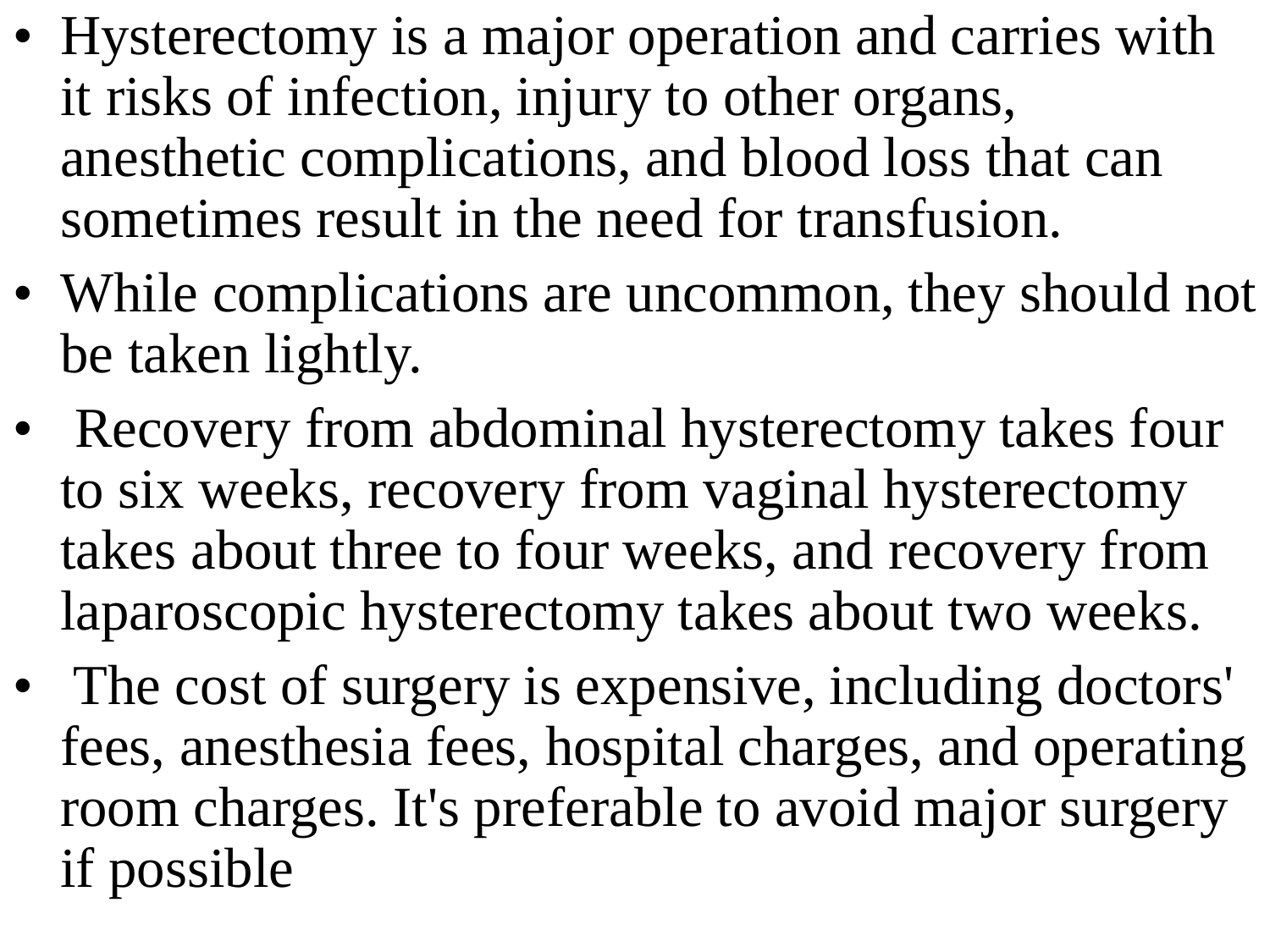- Hysterectomy is never needed for fibroids unless a woman has the wrong doctor
- Most fibroids do not cause more than annoying symptoms, but in the event that they do cause a true medical problem
- fibroids can be removed by myomectomy.
- Myomectomy is surgical removal of fibroids leaving the uterus intact.
- The uterus is a hormone responsive reproductive sex organ that supports the bladder and the bowel. It has essential functions all of a woman's life.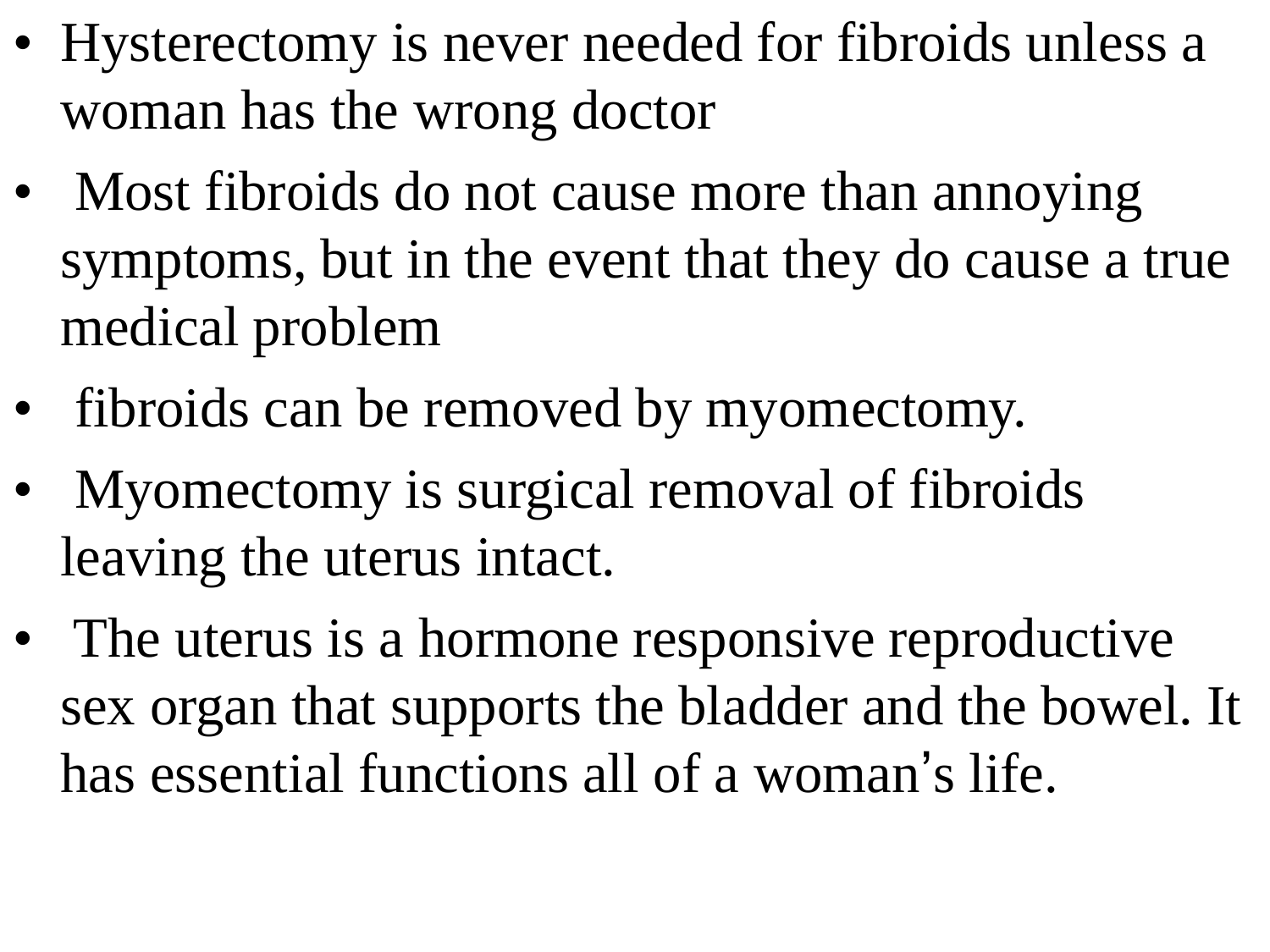#### NEPRINOL??

- . NEPRINOL contains Serrapeptase and Nattokinase, two systemic enzymes that are remarkably efficient at removing fibrous tissue.
- Clinical studies illustrate how the enzymes in NEPRINOL work to emulsify fibrosis and may significantly reduce the size of a fibrous tumor in just a few months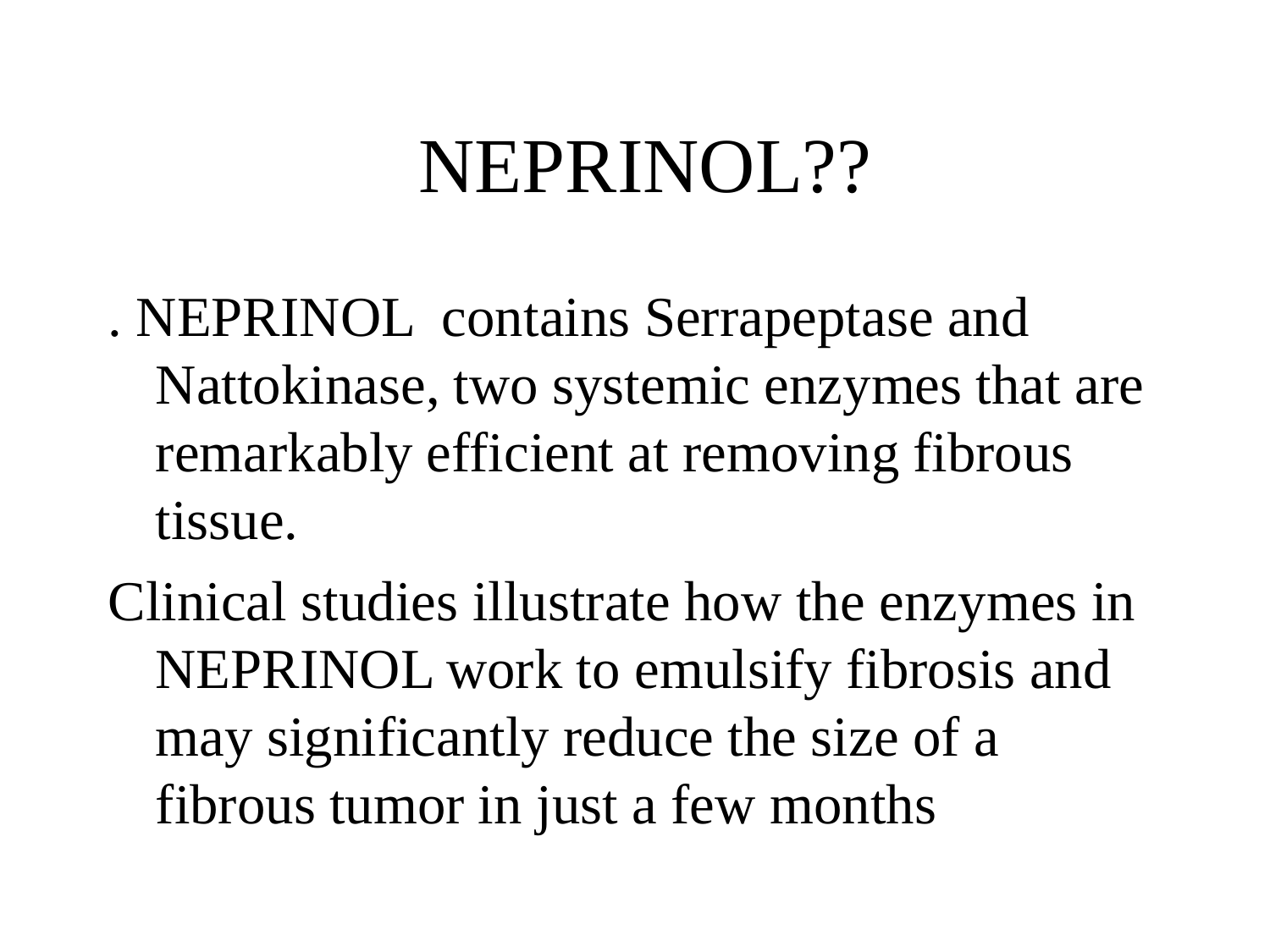# **Myolysis**

- **Myolysis is the destruction of fibroids (necrosis) by different methods, including coagulation of the tumors with bipolar or unipolar electric electrodes or laser beams. Another technique for destruction of fibroids utilizes a freezing probe (cryomyolysis).**
- **The probe is inserted into fibroids through the laparoscope and the electrical, laser or freezing apparatus is activated, resulting in necrosis of the affected portions inside the fibroid.**
- **This is repeated several times, at different locations inside the individual fibroid, until the extent of the necrosis inflicted in a certain fibroid is considered sufficient**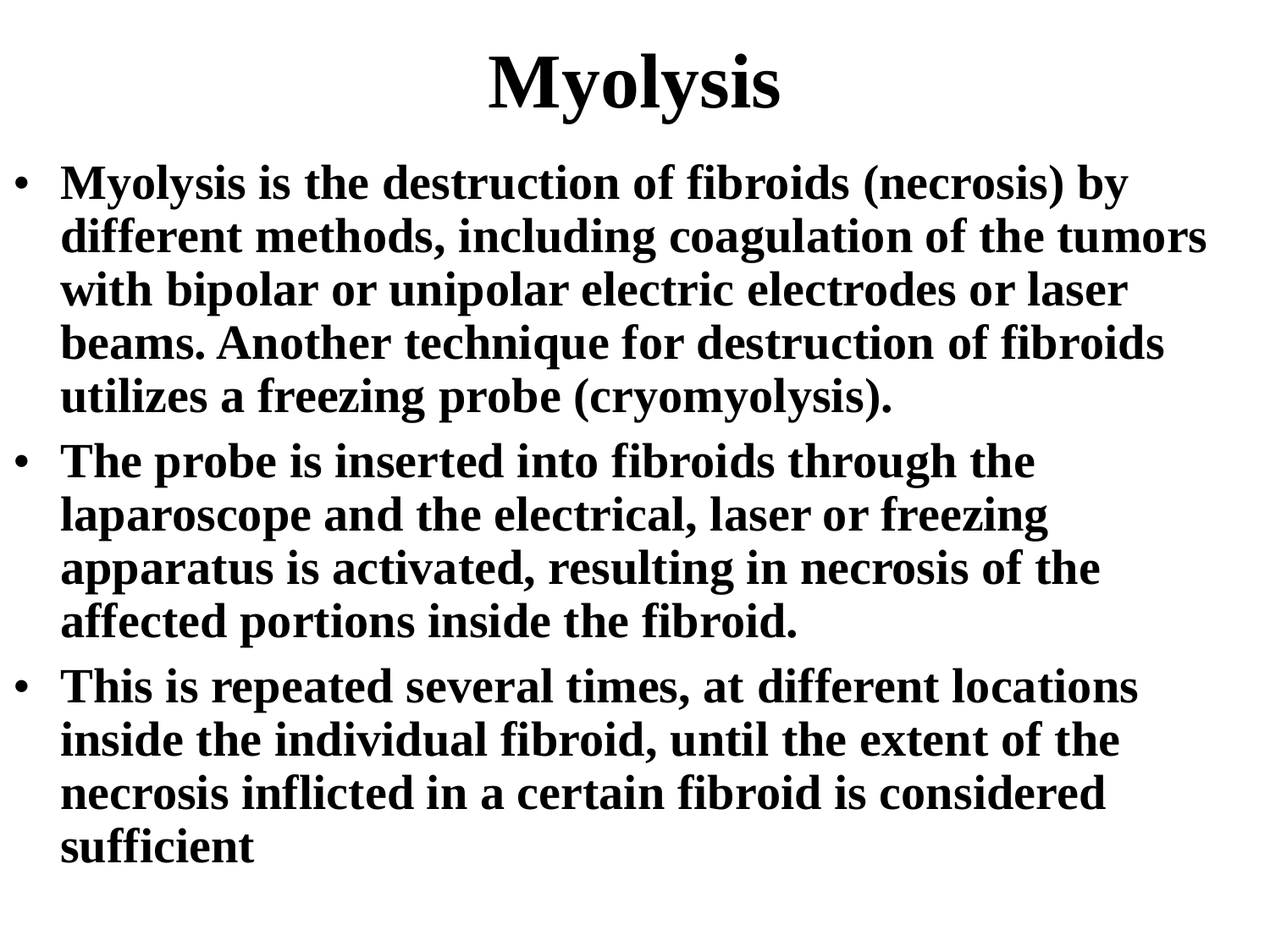## **Endometrial Ablation**

- **Endometrial ablation destroys the endometrial lining to various extent (depending on technique and skill). There are numerous different techniques to achieve endometrial ablation that lead essentially to the same end result. These techniques include hot water balloon, cryo- ablation (freezing the endometrium), laser ablation, roller ball cautery and electric loop resection of the endometrium.**
- **These procedures are quite effective for the treatment of true functional uterine bleeding (bleeding due to hormonal imbalance without the presence of any anatomical abnormality) but in the presence of sub mucous fibroids endometrial ablation usually fails (unless effective myomectomy is also performed at the same time). Ablation also fails when the bleeding is caused by deep adenomyosis. Unfortunately, failure to recognize the presence of adenomyosis happens frequently.**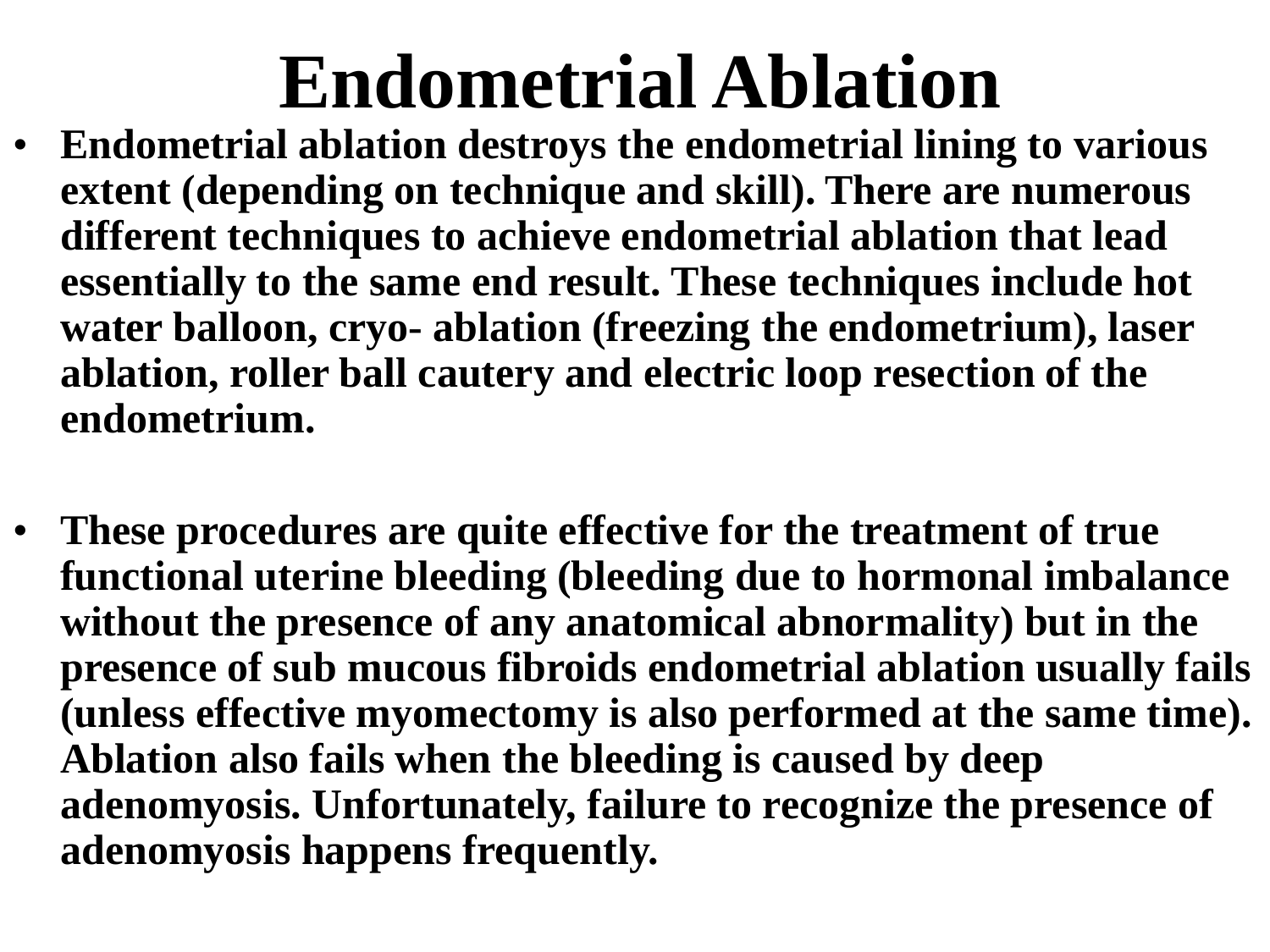#### **MR-guided Focused Ultrasound Surgery for Uterine Fibroids**

- **This is the first non-invasive therapy for uterine fibroids. The patient lies on her back and ultrasound waves are focused with the guidance of Magnetic Resonance Imaging into the center of a particular fibroid. The treatment is limited only to those fibroids where the focused ultrasound energy does not traverse bowel or bladder on its way to reach the fibroid. Otherwise, the bladder or bowel may sustain damage. The focused ultrasound energy is continued long enough to produce thermablation of the center of the sonicated fibroid. This volume will become necrotic and eventually shrink.**
- **Presently, the procedure is allowed to continue for two or three hours and is limited to fibroids smaller than 7 cm. The treatment leads to a modest reduction in the fibroid volume of about 13%. However, improvement in the quality of life, such as bleeding, pain, and pressure is apparently more significant.**
- **Frequently, the procedure has to be discontinued because of the patient's inability to lie still on her back for such a long time. She often has to tolerate three or more 3-hour sessions inside a noisy, cramped MRI machine without moving. The procedure may cause skin burns at the treatment site and possibly some damage to adjacent tissues such as nerves. The procedure is still in its early stages of evaluation and long term results and complications are unknown.**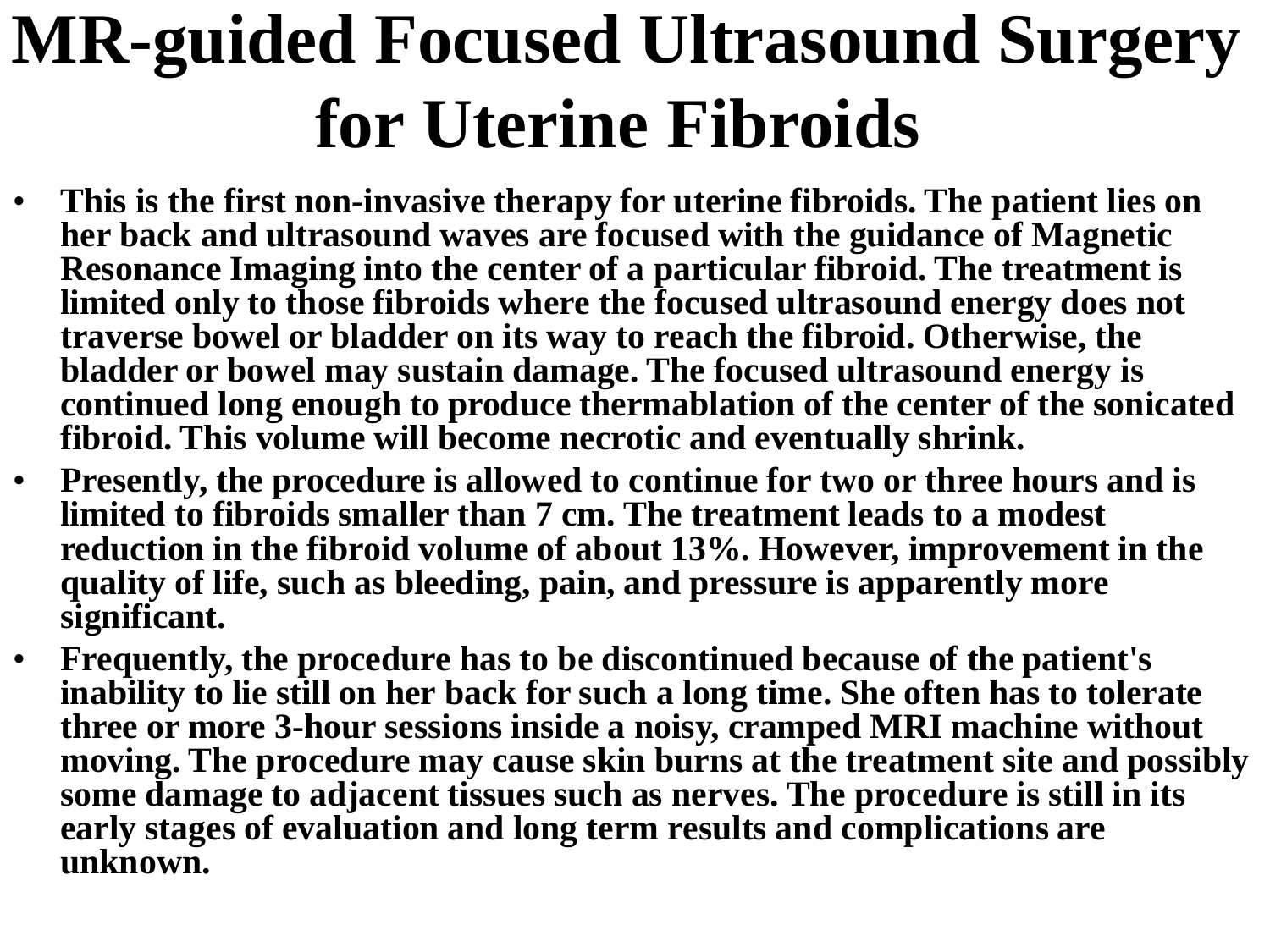## **Uterine Artery Embolization (UAE**

- **Uterine artery embolization (UAE) is a radiological procedure recently introduced as an alternative treatment for symptomatic uterine fibroids.**
- **The American College of Obstetrics and Gynecology officially considers UAE at the present time an investigational procedure, and cautions about its potential for infection and other serious complications requiring emergency surgery .**
- **The radiologist introduces a catheter, usually through the right femoral artery, into each of the two uterine arteries, which supply blood to the uterus and, in turn, to the fibroids. A solution containing small particles is injected into the uterine arteries. The particles occlude the branches of the uterine arteries (blood outflow) and thereby drastically reduce blood supply to the uterus and the fibroids. The procedure is usually done under conscious sedation and local anesthesia, without general anesthesia**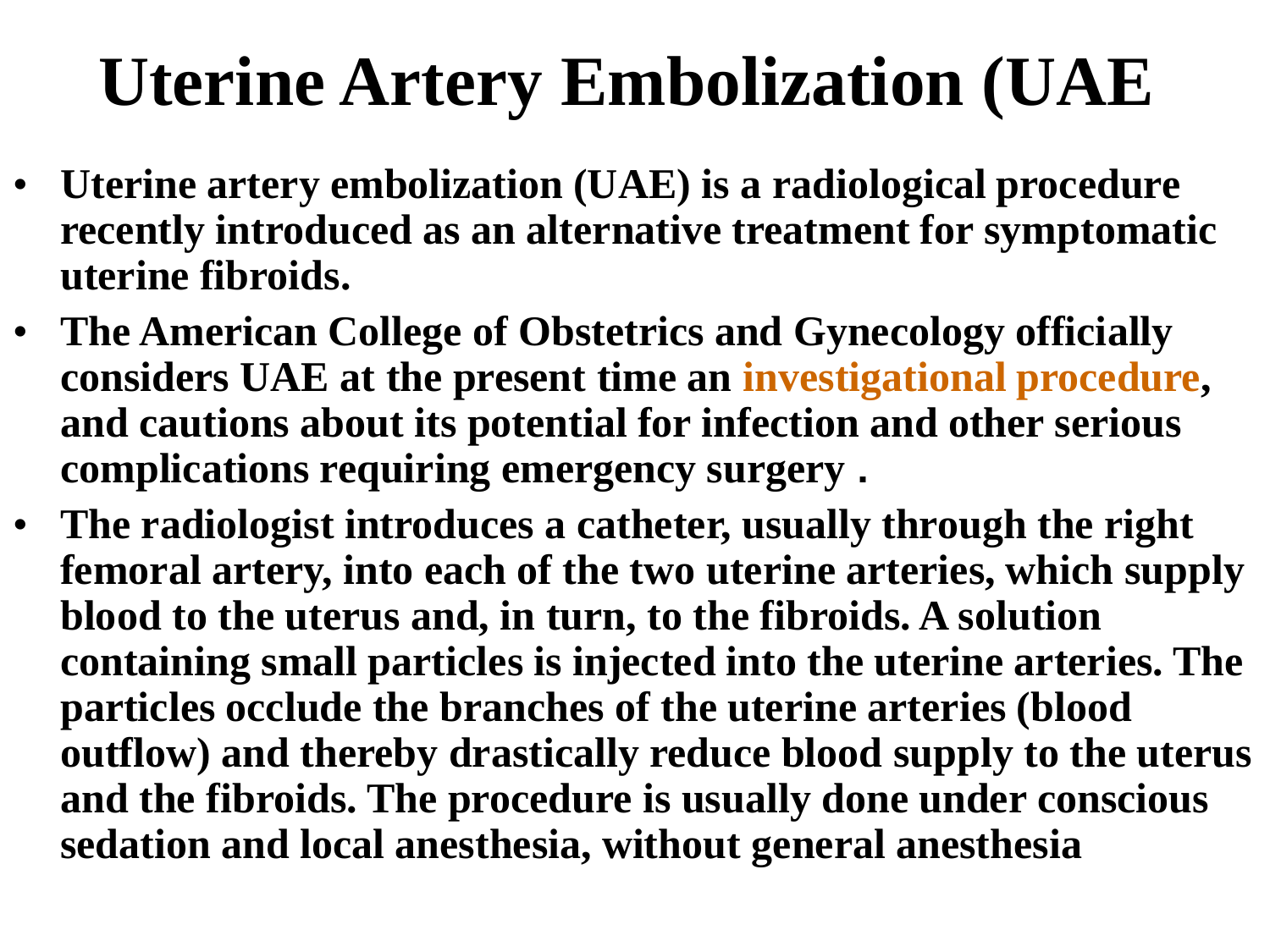#### **To Remove or Not To Remove The Normal ovary Prophylactic oophorectomy remains a controversial issue among gynecological**

**surgeons**

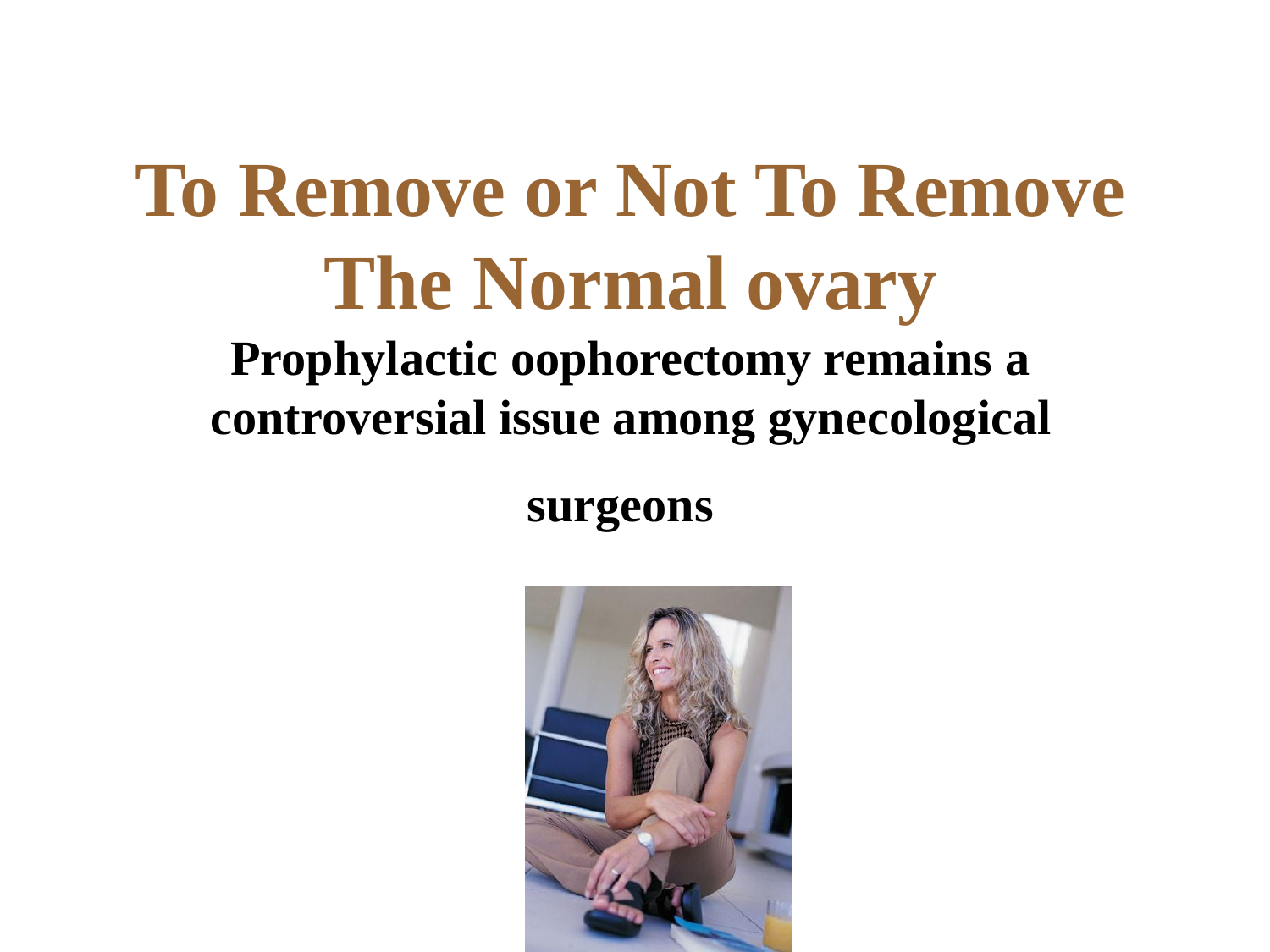#### **To Remove The Normal Ovary (Female Castration)**

- The main reason to remove normal ovaries is the prevention of ovarian cancer.
- The probability of developing ovarian cancer in a lifetime is approximately 1 in 70.
- The disease is almost uniformly fatal except for early stage disease which unfortunate is not common.
- It decreases residual ovary syndrome
- There are 4 opinions :
- 1-The predominant teaching is that [ovary removal] in the low-risk patient should be avoided under the age of 40, should be routinely performed over age 50, and should be considered and discussed in the interval between

(40 - 45 year discus -- 45-50 year consider--- above 50 year – remove )

- 2- should be routinely performed all above 40 year
- 3 should be routinely performed all above 65 year
- 4 The American College of Obstetricians and Gynecologists (ACOG) officially recommends that the decision about ovary removal be made on a case-by-case basis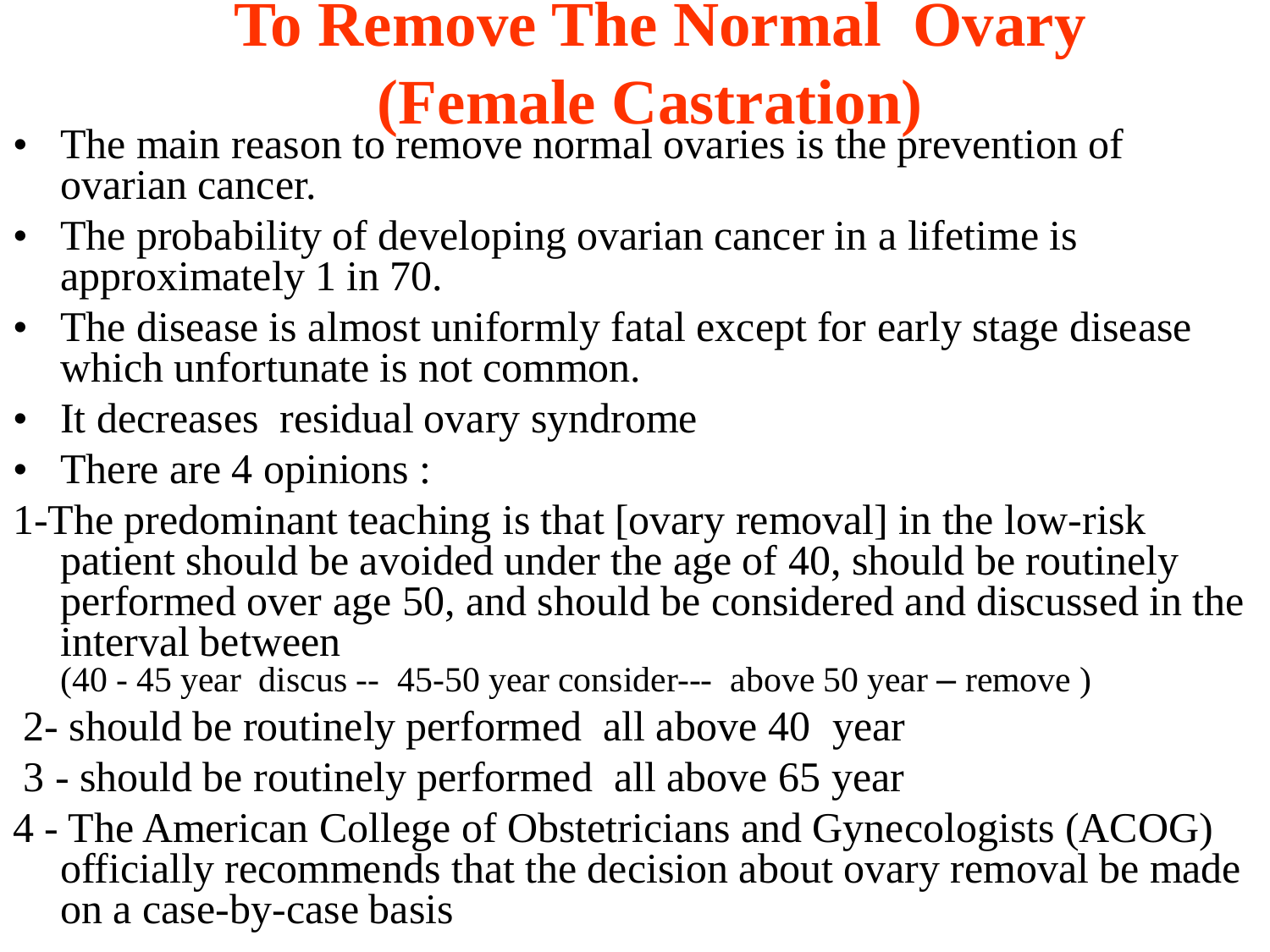- Ovarian cancer is the fifth leading cause of cancer death in women and the leading cause of death from gynecologic cancer
- the remaining ovaries cease to function after two or three years, although this is more contentious
- the flushes/sweats: if these are hormone-related, which is likely, HRT (hormone replacement therapy) is now pretty effective
- Why??
- (1). One simple and effective method of prevention is prophylactic oophorectomy in women undergoing hysterectomy for gynecologic indications
- (2).Prophylactic oophorectomy has advantages and disadvantages. The actual incidence of cancer in retained ovaries is difficult to estimate. The risk of woman developing ovarian cancer is 1.4% and previous studies have reported an incidence of up to 1.2% in retained ovaries (3). Consideration should be given to prophylactic oophorectomy in younger women undergoing pelvic surgery if they have high-risk factors
- (3). Although prophylactic oopherectomy may not completely eliminate the potential for intra-abdominal carcinomatosis
- (4), it remains an effective strategy for the prevention of ovarian cancer. This approach is not limited by age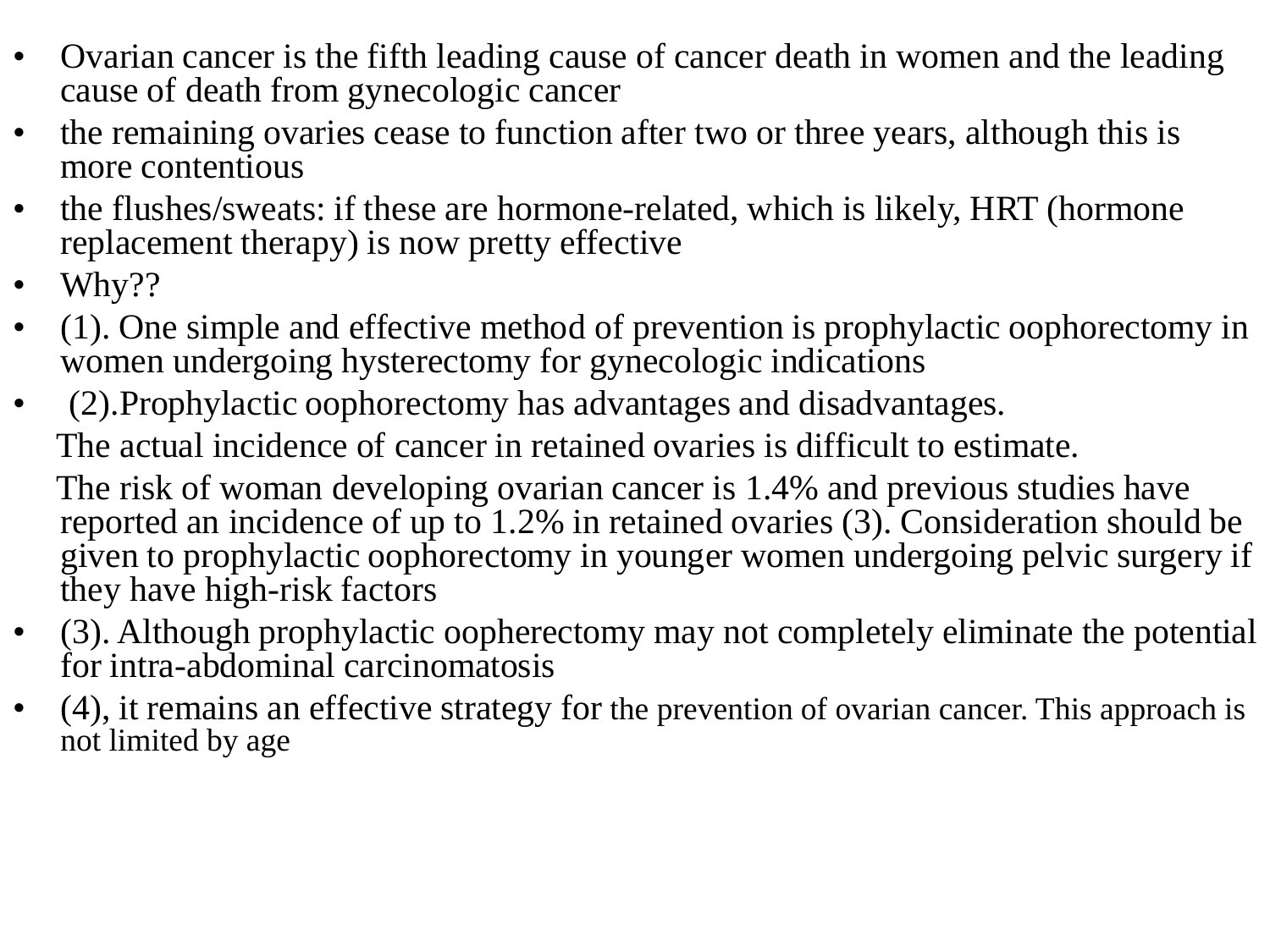#### **Do Not Remove The Normal Ovary**



- Ovary not die till woman died
- Create harm that oppose benefit of cancer ovary
- The main reasons not to remove normal ovaries are that it will cause acute menopause in the pre-menopausal woman and that the ovary, at all stages of a woman life, produces many poorly understood hormones which may help someone feel better and which cannot always be replaced.
- Most gynecologists would not recommend the routine removal of ovaries in women under the age 40-45 and would recommend their removal after menopause. Removal of healthy ovaries at any age requires an adequate informed consent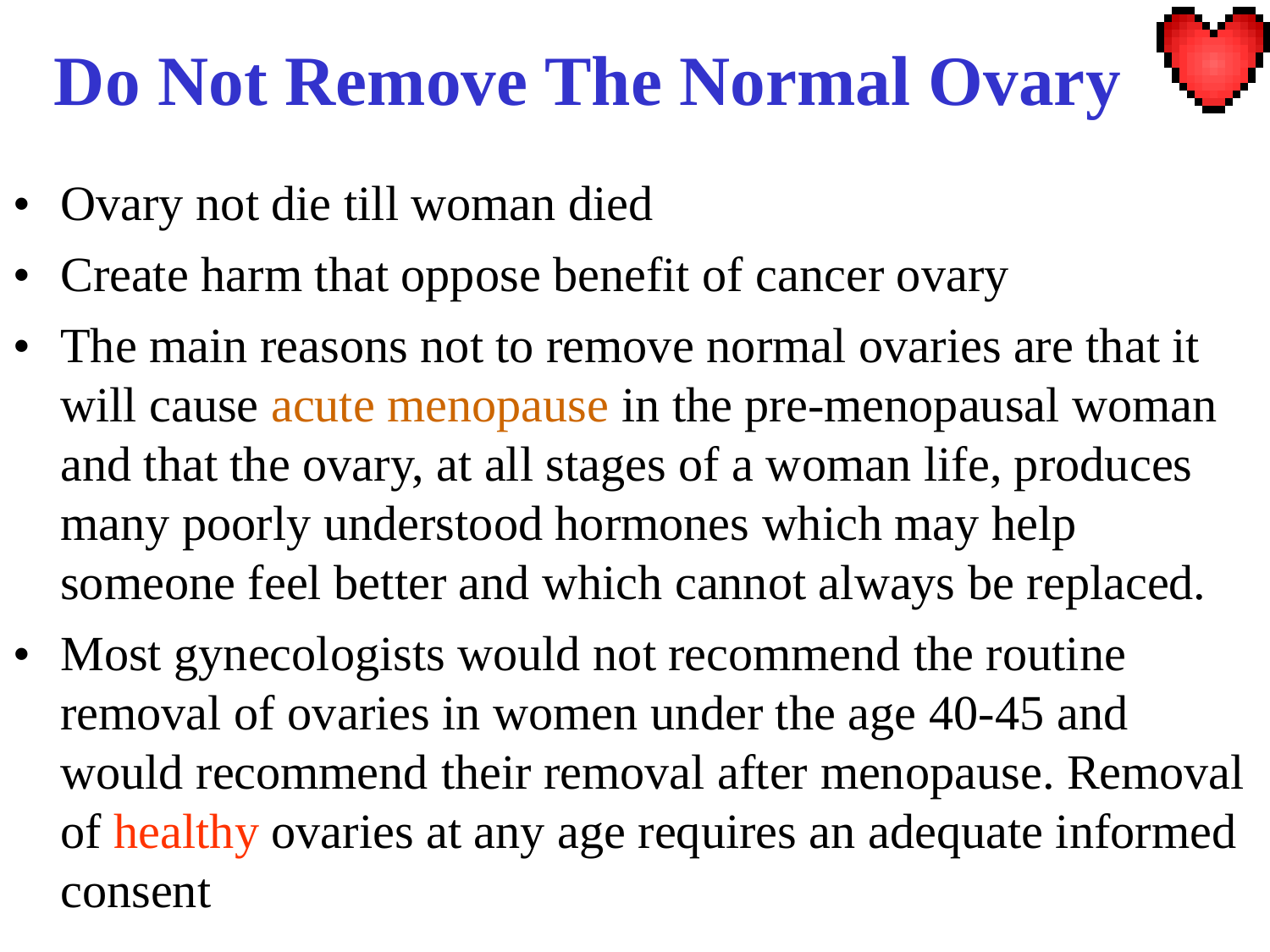#### Ovarian Hormones

- the ovaries continue to produce hormones for many years after menopause and these hormones have many health benefits, as well as benefits for improved mood, prevention of vaginal dryness, preservation of skin tone and elasticity
- Significantly, the ovaries produce hormones long after menopause. Estrogen continues to be produced in small amounts,
- about 25 percent of normal pre-menopausal levels.
- Testosterone is another hormone normally produced by the ovary and the ovary continues to make testosterone for about 30 years after menopause.
- Muscle, skin and fat cells change testosterone into estrogen, so the ovary continues to make estrogen this way for many, many years. This source of estrogen appears to be responsible for the lower risks of heart disease and osteoporosis that have been found in the studies of women who still have their ovaries
- In addition, ovaries produce several hormones which are beneficial to women. They protect against serious common diseases such as heart disease and osteoporosis and contribute to sexual pleasure.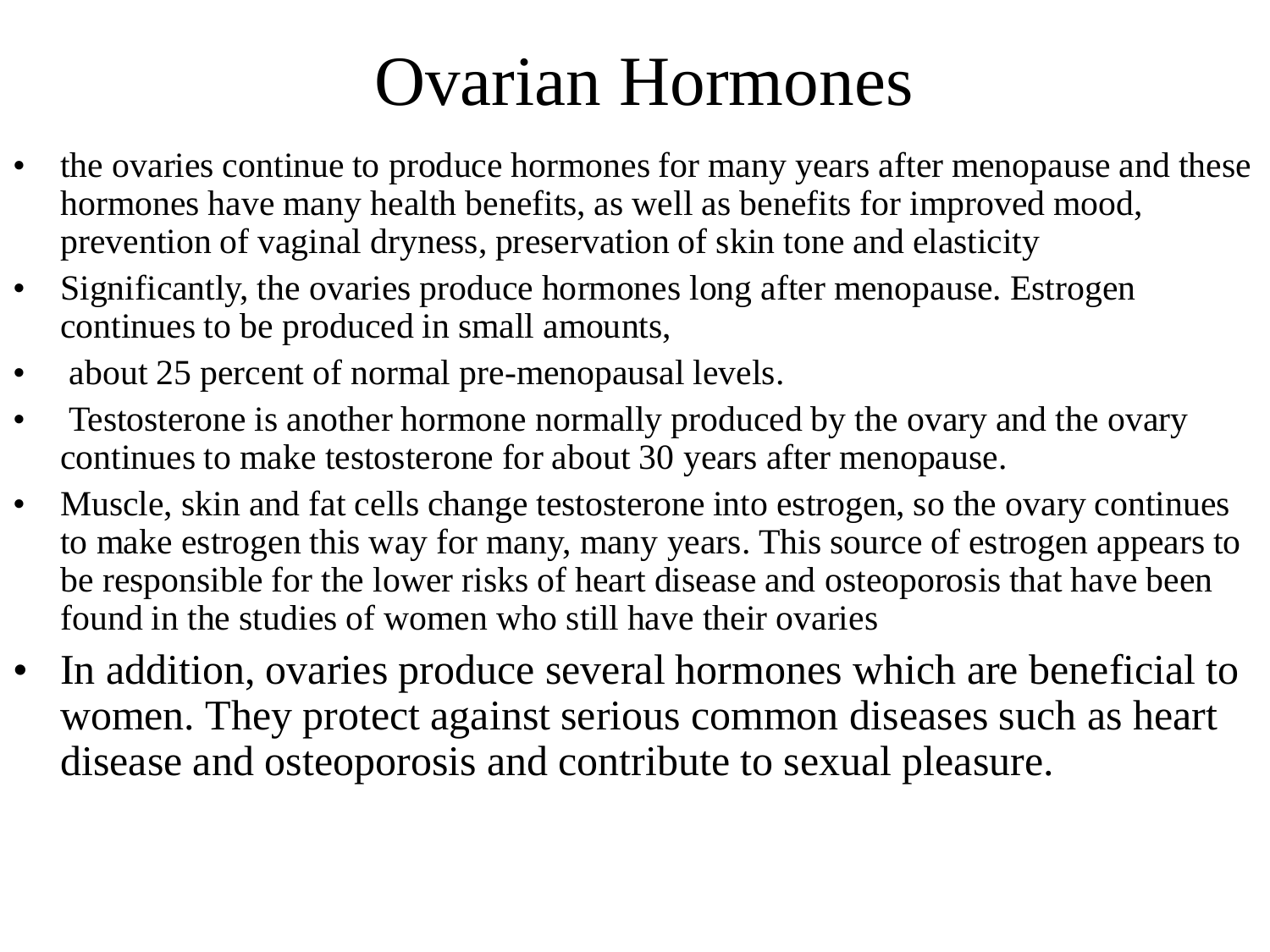#### Ovarian Canaer

- Ovarian cancer is rare and because removing the ovaries does not always guarantee women will not develop ovarian cancer.
- (Rarely, the cells that cause ovarian cancer can be present in the body even after the ovaries are removed.)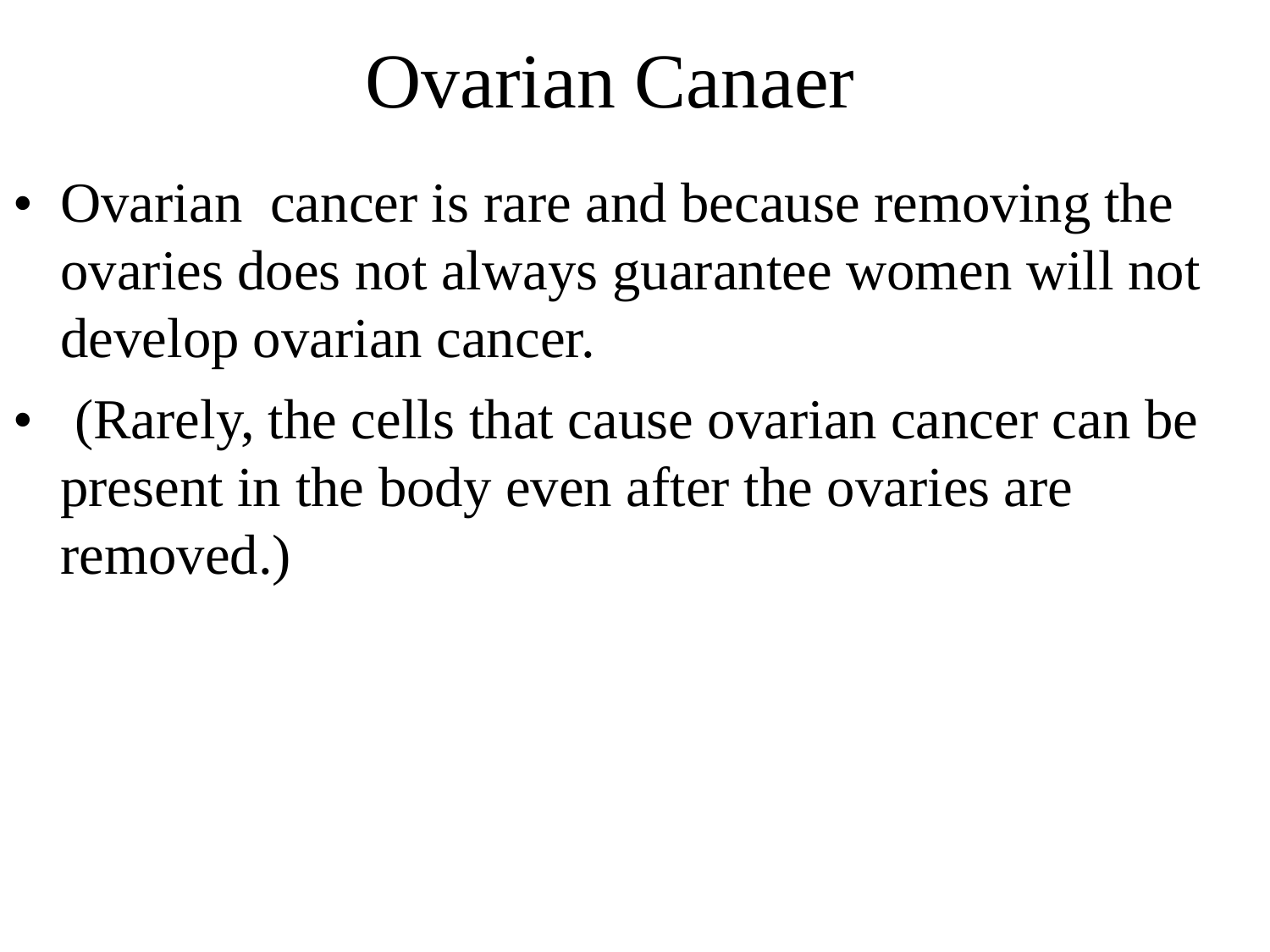## **To Remove or Not To Remove The Normal Cervix**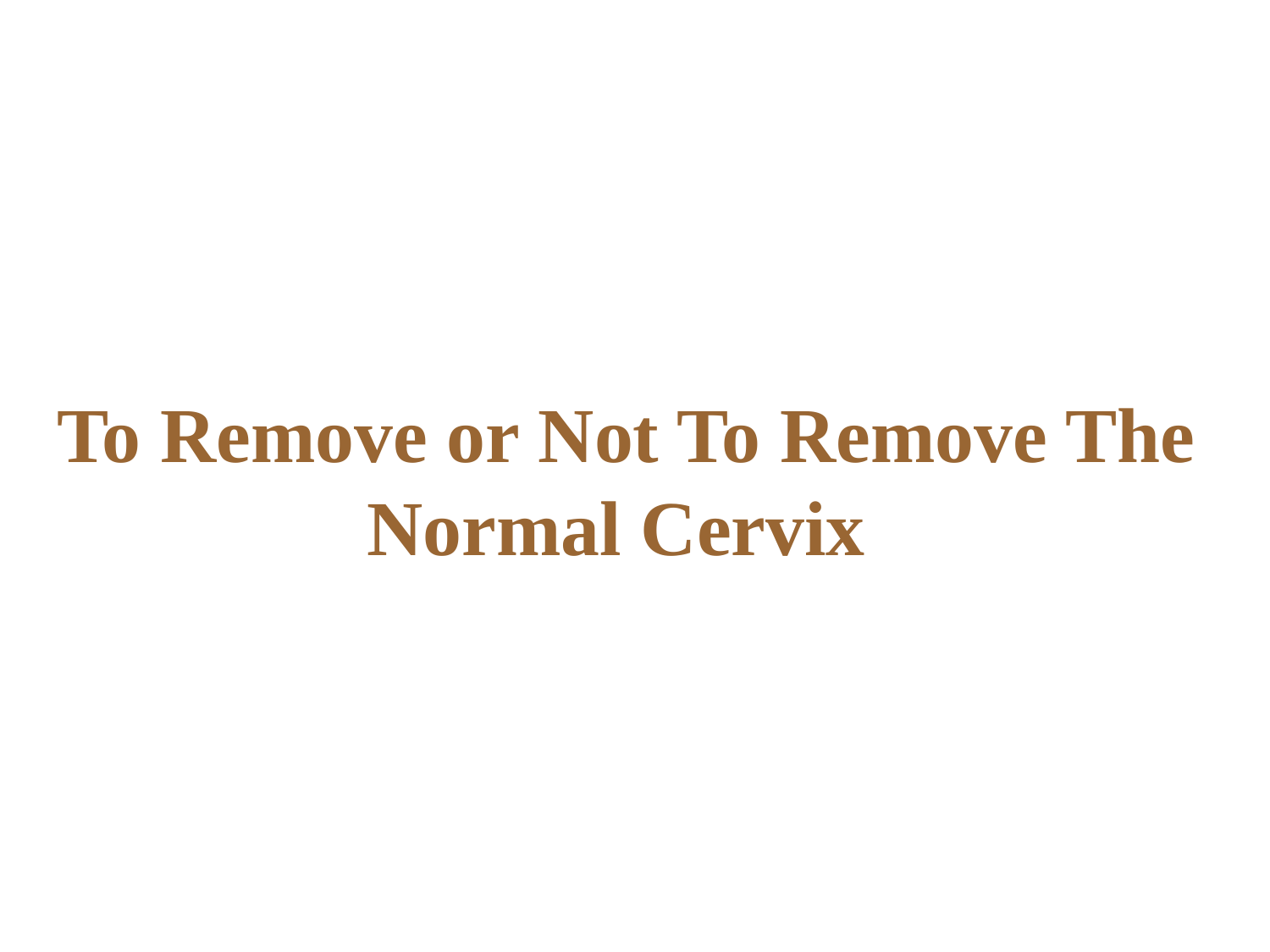#### **To Remove The Cervix**

- It is done by senior well experience well knowledge doctors done by academic doctors
- In well equipped public hospital
- It decreases CIN or cancer cervix stump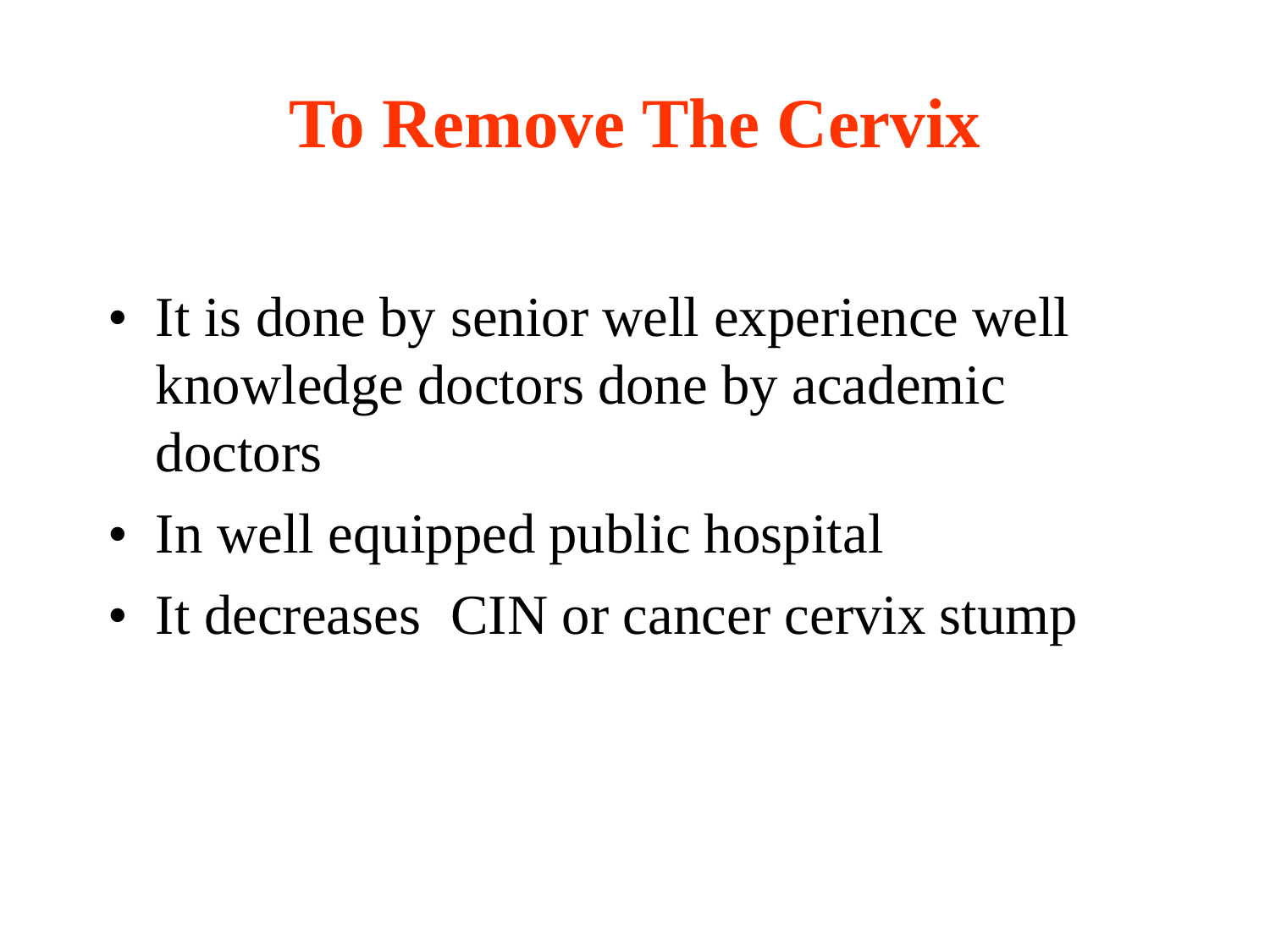# **Intrafascial Or Intrastromal Or Modified Hysterectomy**

**(Classical Intrafascial Supracervical Hysterectomy = CISH(**

- technique, similar to standard supracervical hysterectomy, leaves the cardinal ligament, uterosacral ligament, vascular supply, and innervation to the upper vagina and cervix intact,
- but unlike supracervical hysterectomy removes the transition zone and endocervical canal
- whereas the bed and the pericervical stroma remain. In the outer stroma of the cervix is a pericervical bed, and the cervix is removed from this bed
- It can be done by laparotomy . Laparoscopy  $\ddot{\sigma}$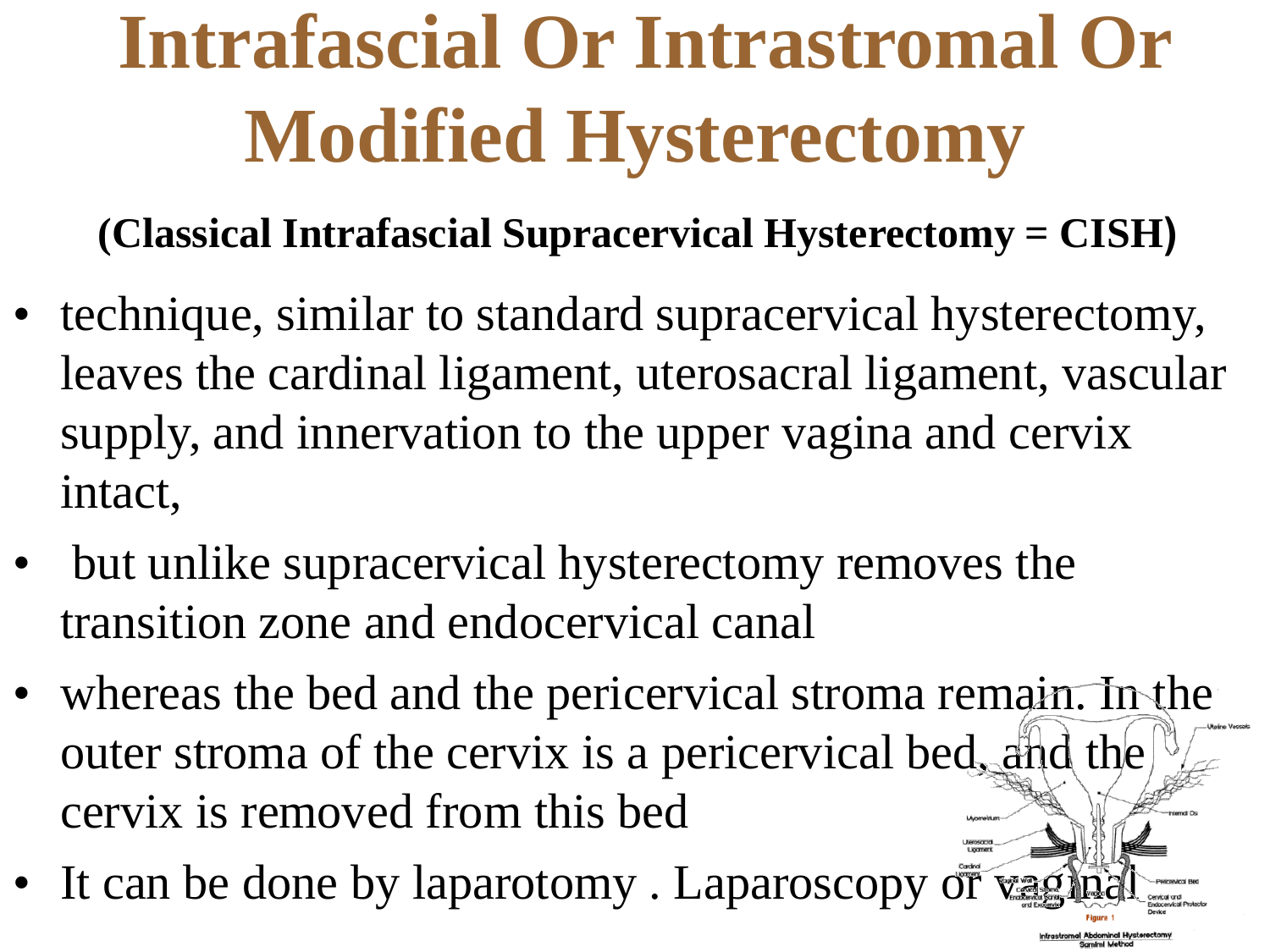#### The advantage of this technique

- The advantage of this technique is that the pelvic floor integrity remains intact (nerval and vascular side); , and because uterine arteries and ureters were not touched, the so called "complication zone" is thus avoided. continuation of the normal sexual life for both partners; and protection
- This technique pretends to combine the advantages of the traditional supracervical hysterectomy, including a shorter operative time and the preservation of the cardinal ligaments and pericervical tissue, with the prevention against cervical carcinoma
- Intrastromal Abdominal Hysterectomy is a bloodless, nerve-sparing technique that does not disturb the pelvic support system. It also proves to be an effective alternative to the traditional hysterectomy, with advantages such as reduced blood loss, shorter hospital stay, and less frequent post-operation complications. Throughout this process, it is imperative that the patient's fear cervical cancer should not be ignored

• .



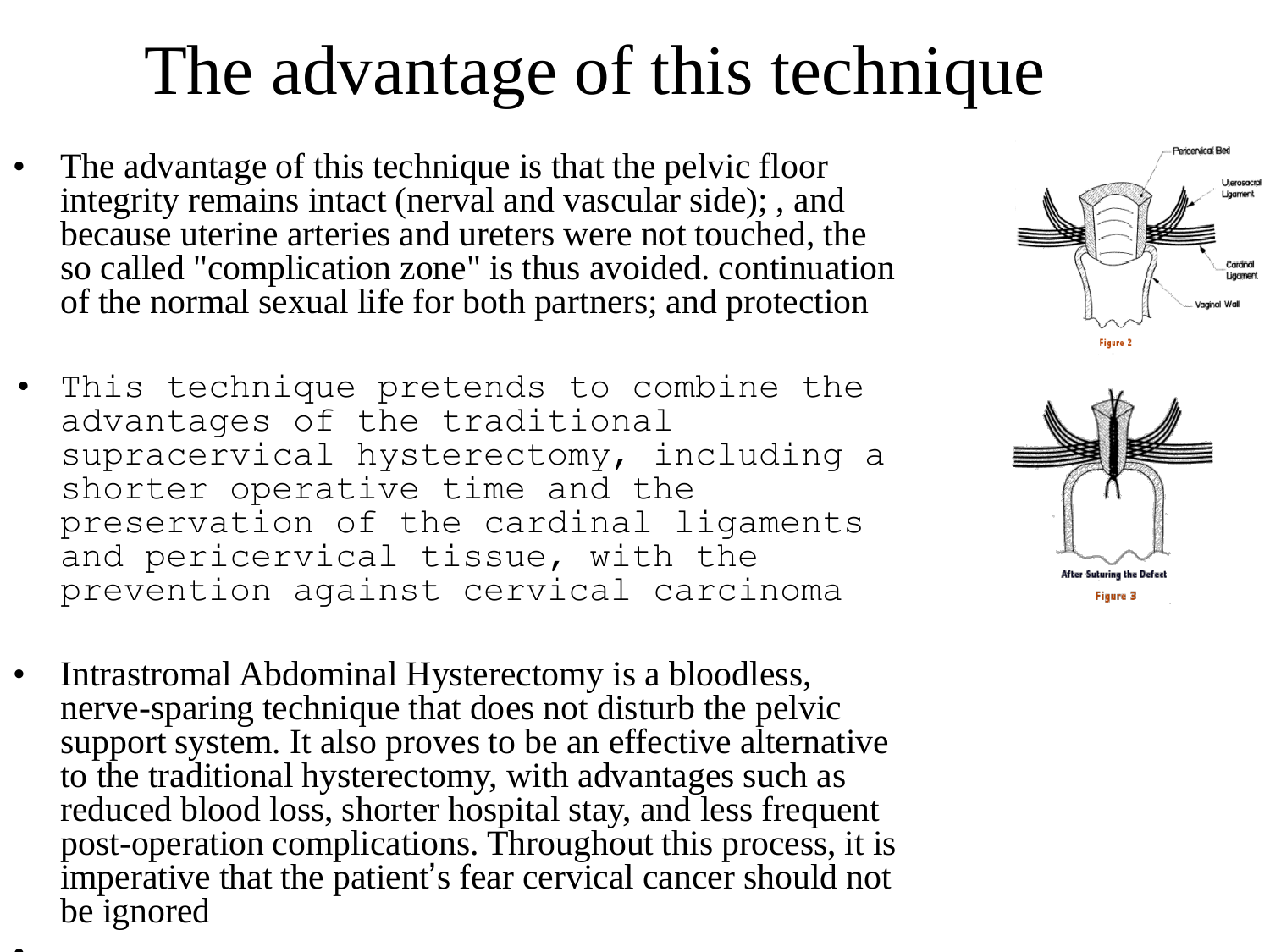- In traditional hysterectomies,
- most surgeons remove the uterus by cutting the uterosacral ligaments, the cardinal ligament of Mackenrodt, and the uterine vessels prior to entering the vaginal fornix
- In this procedure, significant damage occurs to nerves in Franken Hauser's nerve plexus, the vesical plexus, and other downstream nerves.
- Additionally, the fibrous condensation in the endopelvic fascia are severed and no longer support the vaginal Hysterectomy to alleviate the traditional concern about possible interference with sexual or bladder function postoperatively as well as blood loss and length of hospital stay.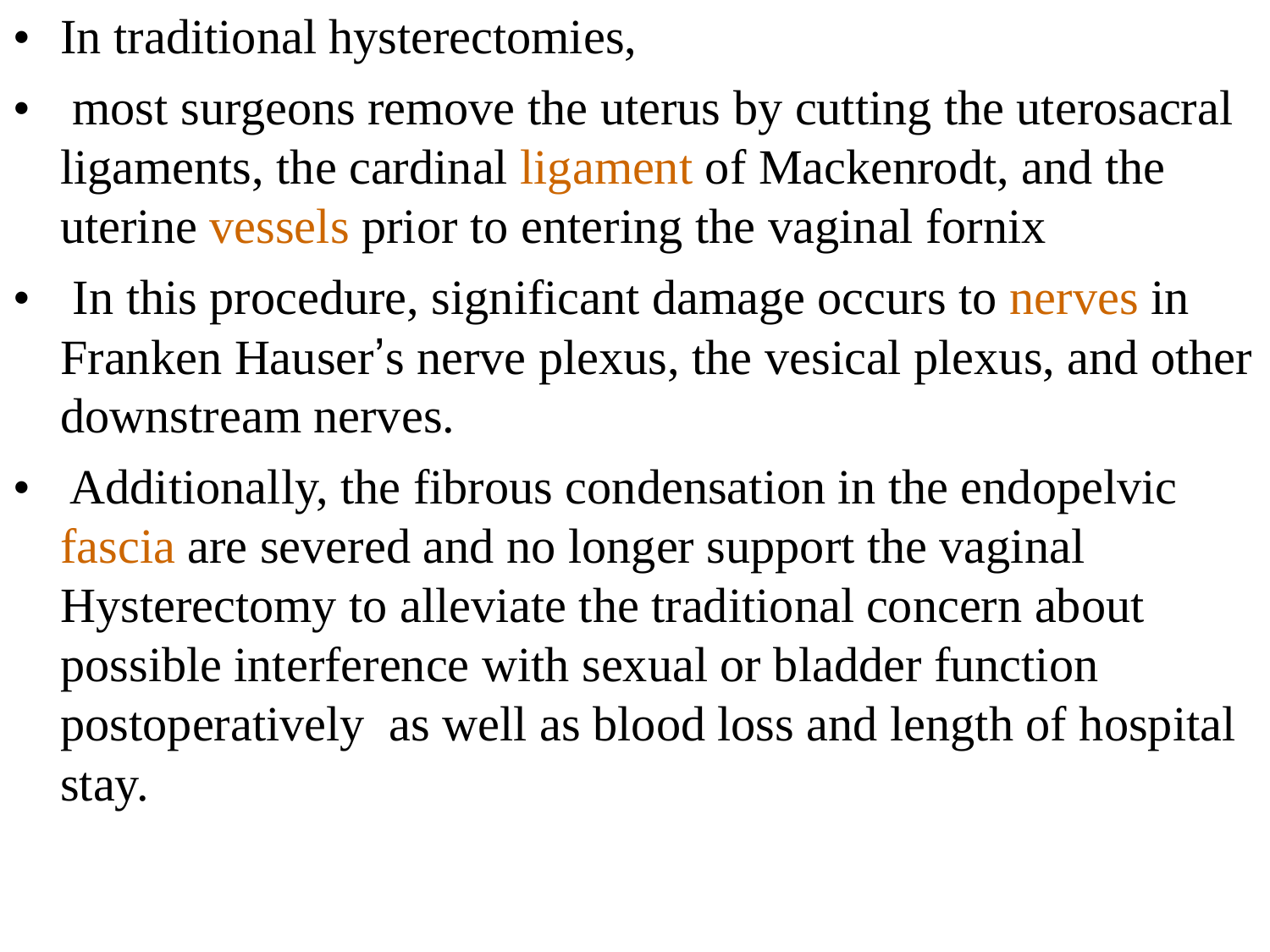

## Total Hysterectomy

- **In a hysterectomy,**
- **the reproductive organs are accessed through a lower abdominal incision or laparoscopically or vaginally**
- **(A). Ligaments and supporting structures connecting the uterus( including cervix) to surrounding organs are severed**
- **(B). Arteries to the uterus are severed**
- **(C). The uterus, fallopian tubes, and ovaries are removed (D and E).**

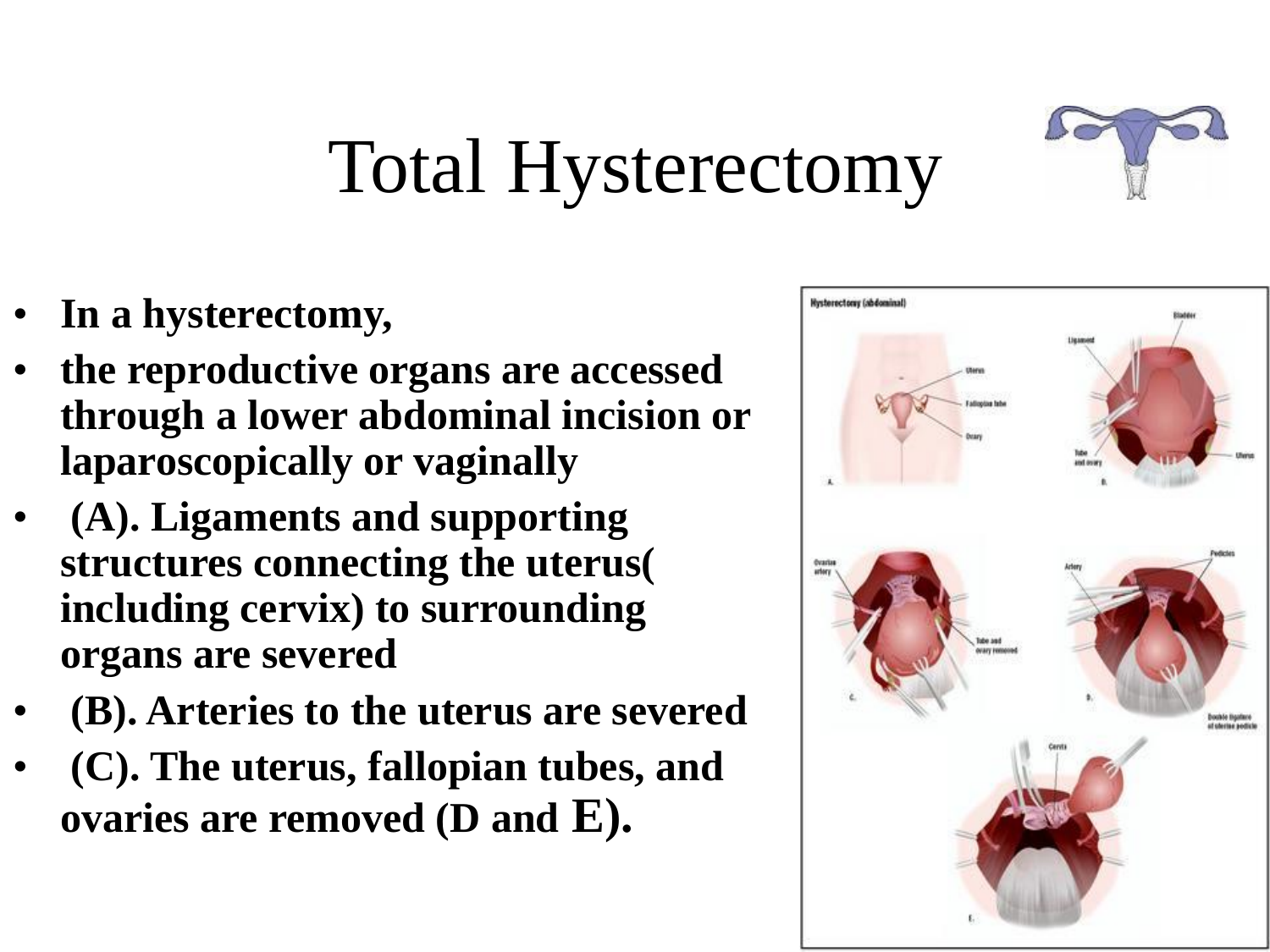# **Extrafascial Hysterectomy**

the extrafascial hysterectomy are the following:

- (1)the uterine vessels are skeletonized (to lessen the need to slide the tip of the clamp off the cervix) and are clamped and cut to allow the ligated vessels to fall away from the cervix;
- (2) the pubovesicocervical fascia is not separated from the cervix and is excised with the specimen;
- (3) the plane for bladder separation from the cervix is created with sharp dissection because blunt dissection is more often associated with accidental entry into the bladder; and
- (4) the uterosacral ligaments are transected separately near their insertion into the cervix. This frees the uterus and cervix posteriorly and gains mobility for the specimen. This facilitates amputation of the vagina in front of the cervix, securing at least a 1-cm vaginal cuff.

The extrafascial technique permits removal of the intact uterine fundus and cervix, leaving the parametrial soft tissues or a portion of the upper vagina. Extrafascial hysterectomy can be accomplished through an abdominal incision, transvaginally, or by using a combination of laparoscopic and transvaginal techniques.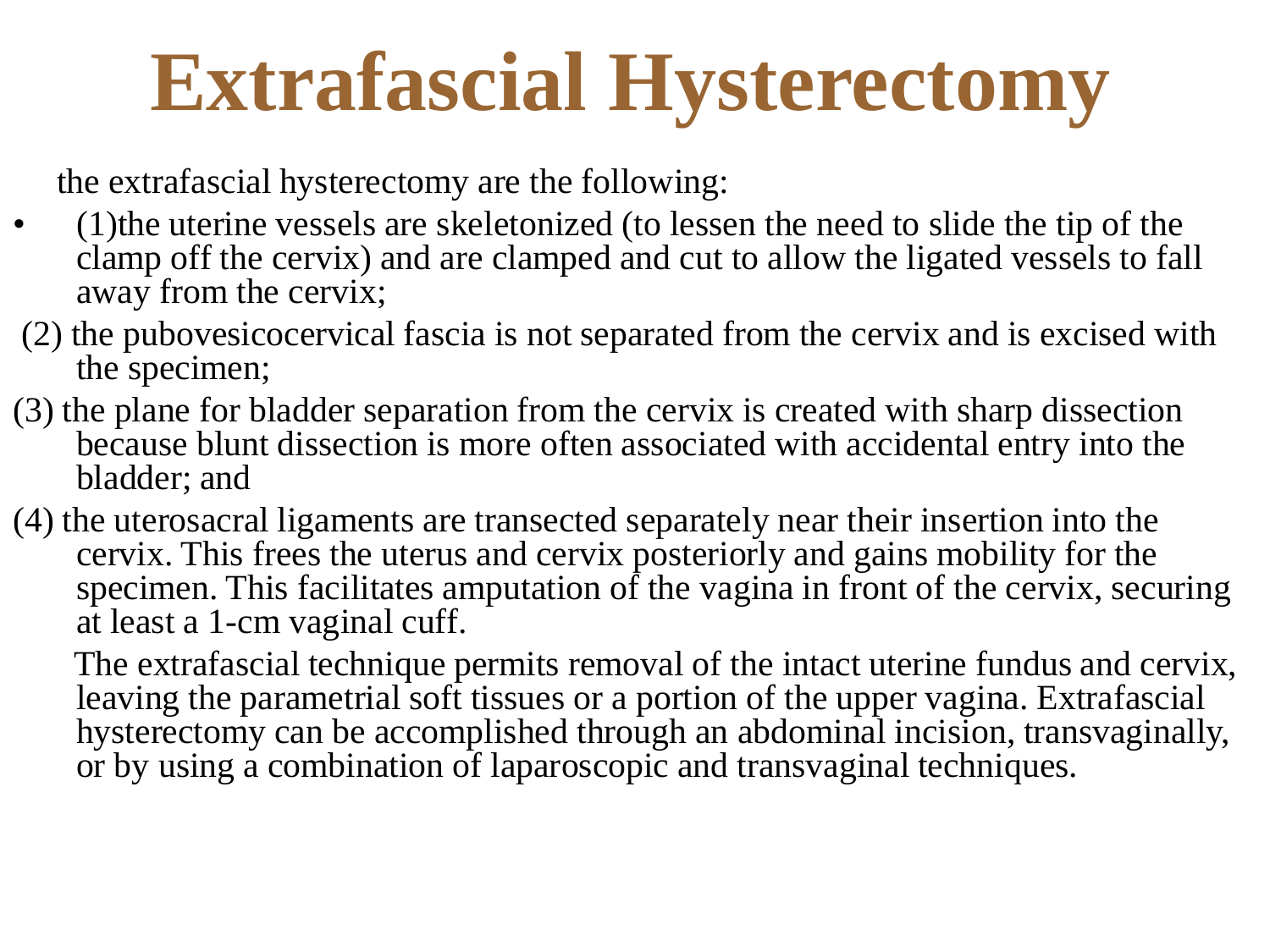## **Do Not Remove Normal The Cervix Supracervical hysterectomy**

- It Is done by jenior less experience less knowledge doctor done by non - academic doctors
- In less equipped private hospital
- It is followed by better sexual life, bladder function, rectal function
- It is easier
- Reduced operating time
- shorter recovery period
- less operative complications injury to bladder, ureter, colon
- less post-operative complications
- gynecologist prefer subtotal hysterectomy
- It is good in presence of adhesions
- It is good in postpartum emergency
- It is not followed by vault ganuloma
- a cost-effective
- No loss of some sexual sensation due to loss of cervix
- Cancer of the cervical stump is an uncommon and largely preventable occurrence due to Cervical cytologic screening and effective outpatient treatment of preinvasive cervical disease

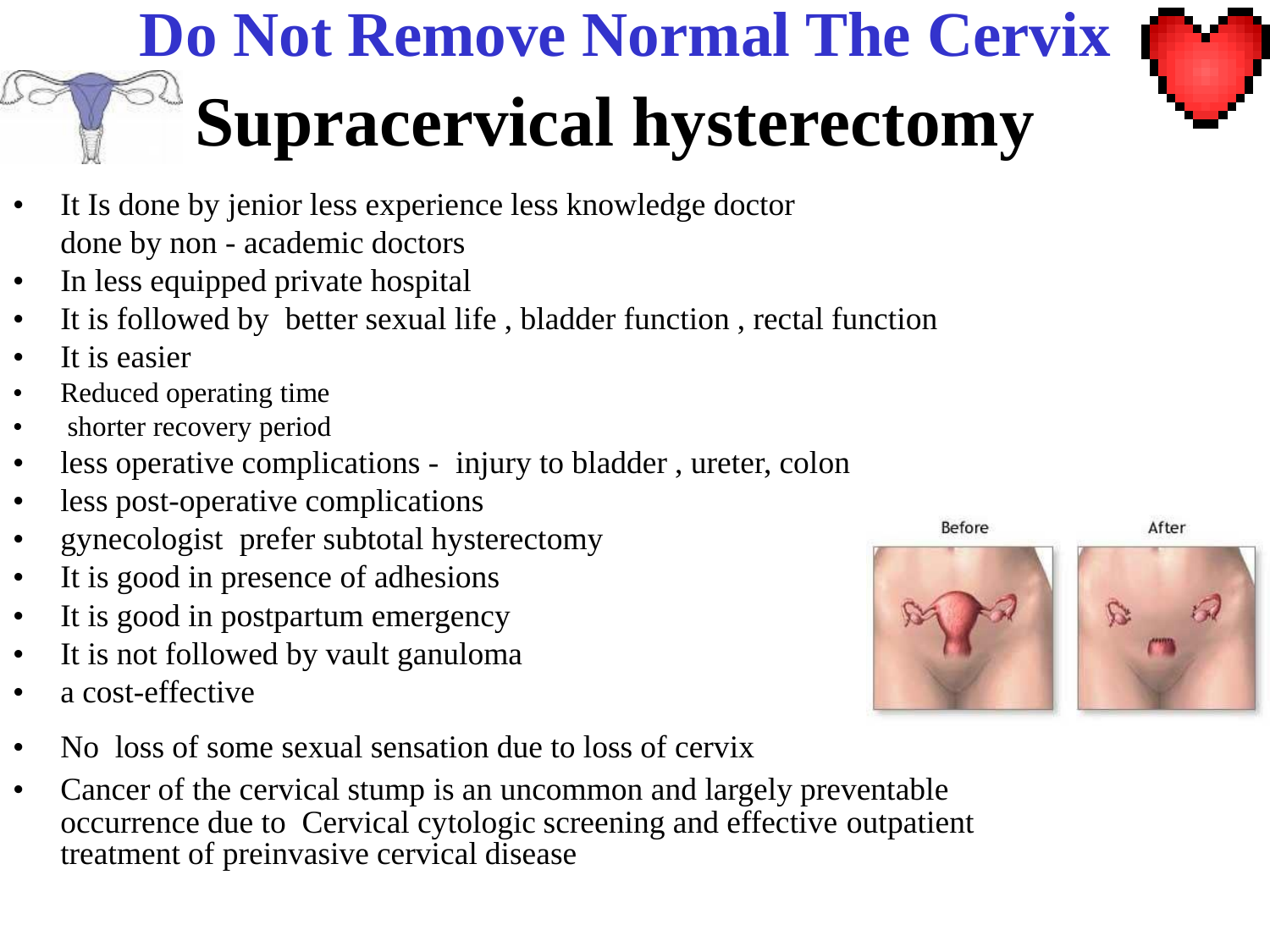- It is easier to leave in the cervix if the uterus is removed through the abdomen, but the reverse is true for a vaginal hysterectomy.
- Although we have good screening methods for cervical cancer, adenocarcinoma (cancer of the glands inside of the cervix) is increasing in frequency, and can be fatal.
- In addition, there are now reports of having to go back and remove the cervix after a supracervical hysterectomy because of bleeding or other problems.
- There is a small but definite risk of cancer in a remaining cervix, and of needing to have surgery to remove the cervix at a later time if it causes problems. The arguments about pelvic support and sexual functions have not been tested, so their validity is unknown. Hopefully there will be good prospective studies to better determine whether or not it is best to remove the cervix.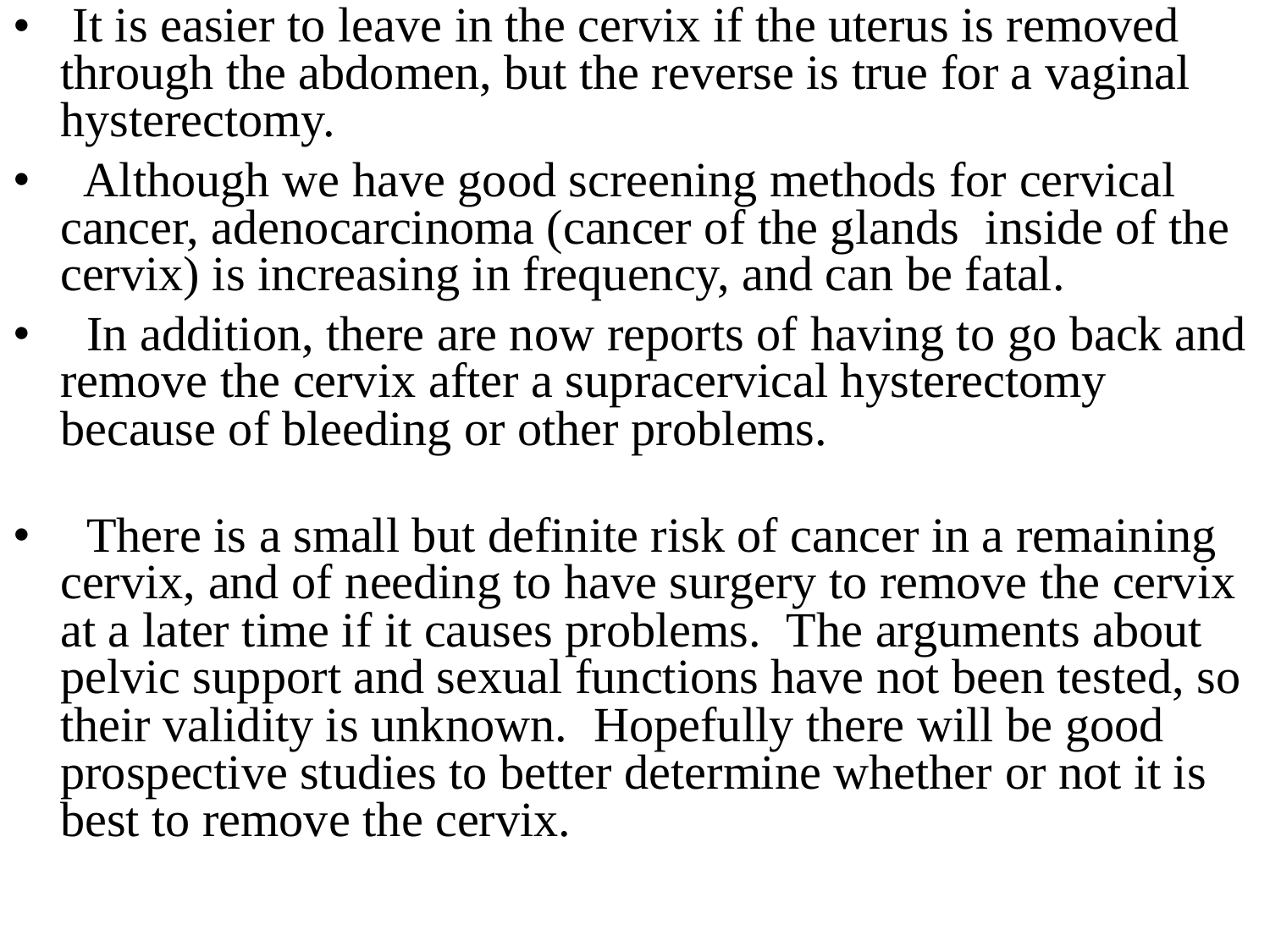#### **To Do It Laparoscopic OR Vaginal OR Abdominal**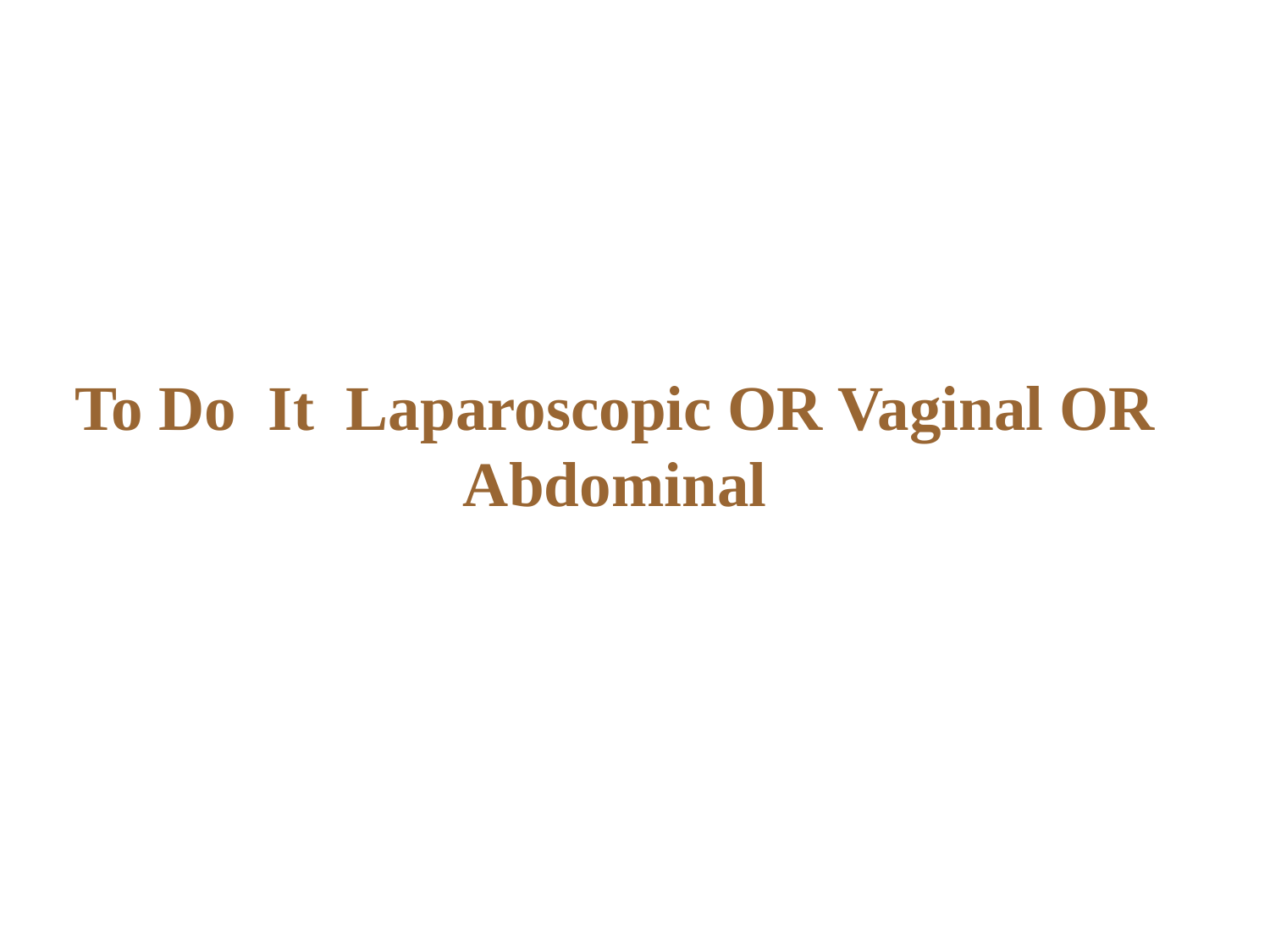Three factors should be considered in the selection of surgical route regardless of the scope of the patient's condition:

- 1 **Uterine size** Weight >280 g or 12 weeks' gestational size versus <280 g
- **2 - Uterine attachments**

Patients with a history or clinical findings suggestive of

- Endometriosis - Adnexal disease - Chronic pelvic pain - Adhesions Previous pelvic surgery

- Chronic pelvic inflammatory disease

may be candidates for a laparoscopy-assisted vaginal hysterectomy

If the laparoscopic score is less than 10, a vaginal hysterectomy is performed without further laparoscopic assistance.

Scores between 11 and 19 indicate use of laparoscopic surgical techniques, such as adhesiolysis or fulguration of endometriosis, to convert the score to 10 or less before proceeding with a vaginal hysterectomy.

Patients with a score of 20 or higher are best managed with abdominal or laparoscopic procedures

#### • **3 - Anatomic accessibility**

- $a$  Bituberous diameter  $\langle \overline{9} \rangle$  cm
- b Pubic arch <90°
- c Narrow vagina (less than two fingerbreadths, especially at the apex)
- d an undescended uterus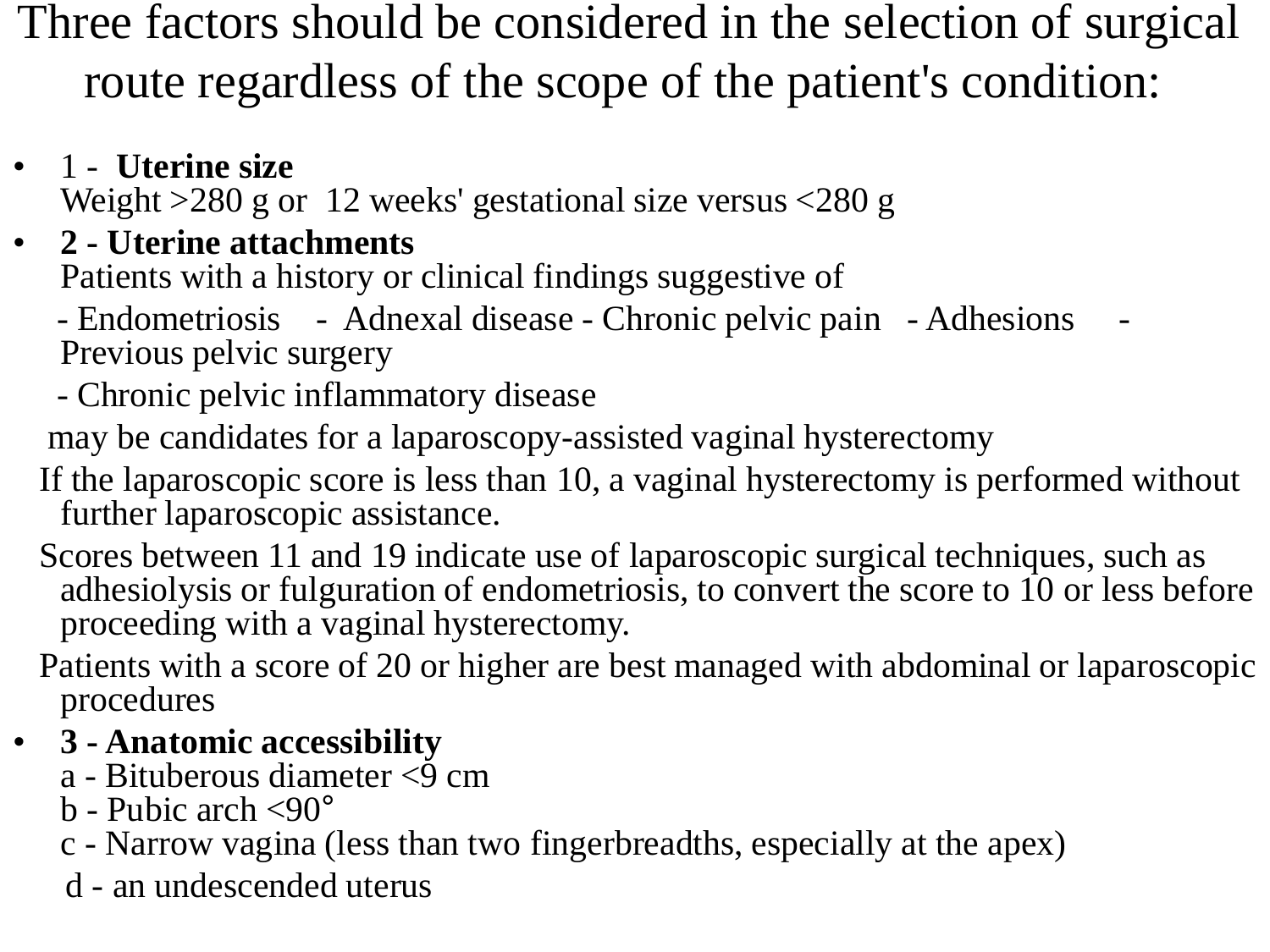

# **Do It Laparoscopic**

**LSH** 



- **But it takes more operative time, uses more operating room equipment (some of which is "single-use" equipment, which can be expensive), and requires specialized surgical skills**
- **most doctors don't practice modern endoscopy techniques due to lack of training facility for the same**
- **A LAVH or LH is often less invasive than an abdominal hysterectomy, but more invasive than a vaginal hysterectomy**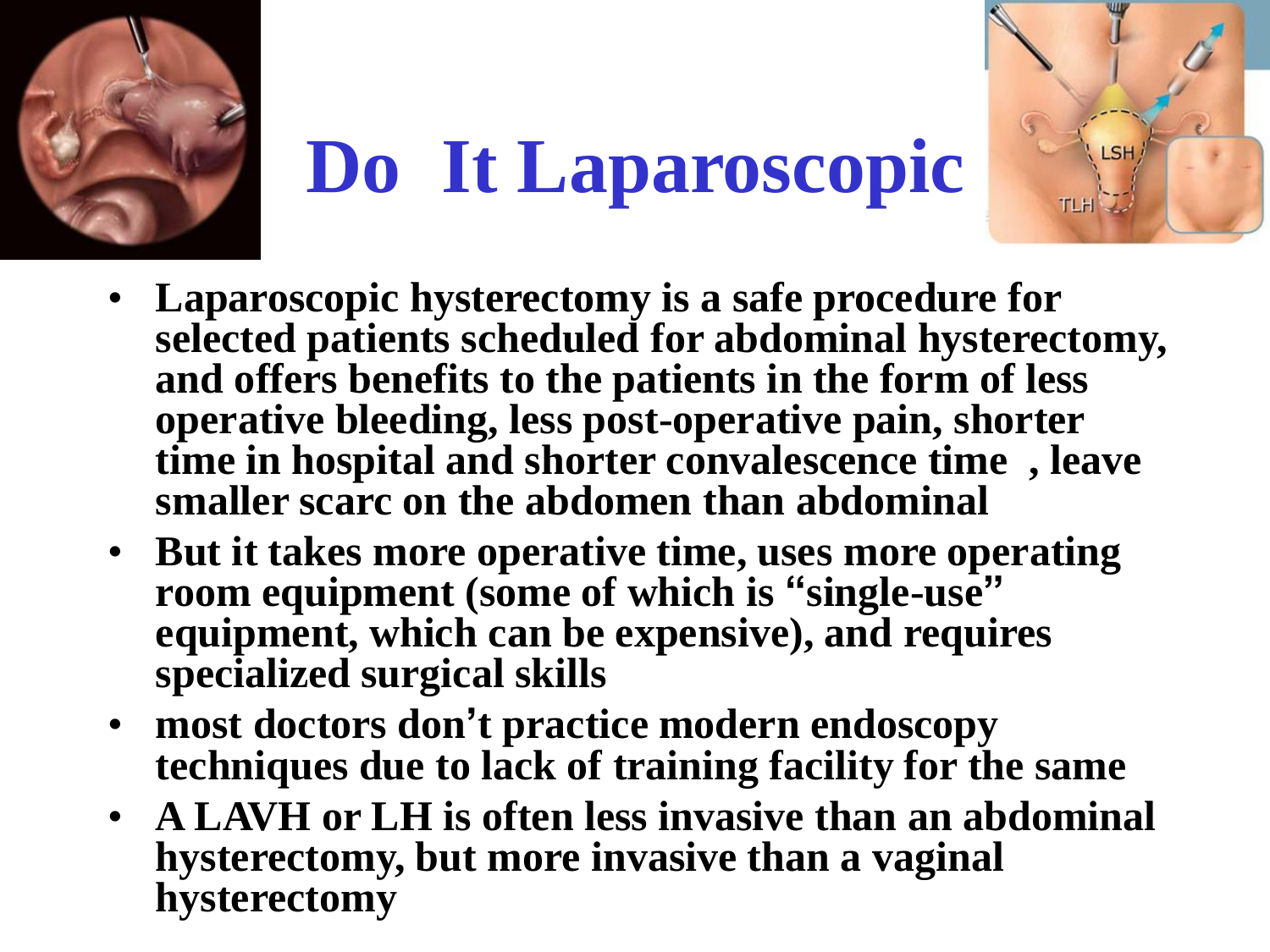- **Laparoscopically Assisted Vaginal Hysterectomy Just like in a TAH or TVH, the uterus (including the cervix) is detached from the ligaments that attach it to other structures in the pelvis, and removed through a cut at the top of the vagina which is repaired with stitches**
- **Laparascopic Supracervical Hysterectomy This procedure is done completely laparoscopically and does not remove the cervix**
- **Laparascopic Total Hysterectomy This procedure is done completely laparoscopically and remove the cervix also**

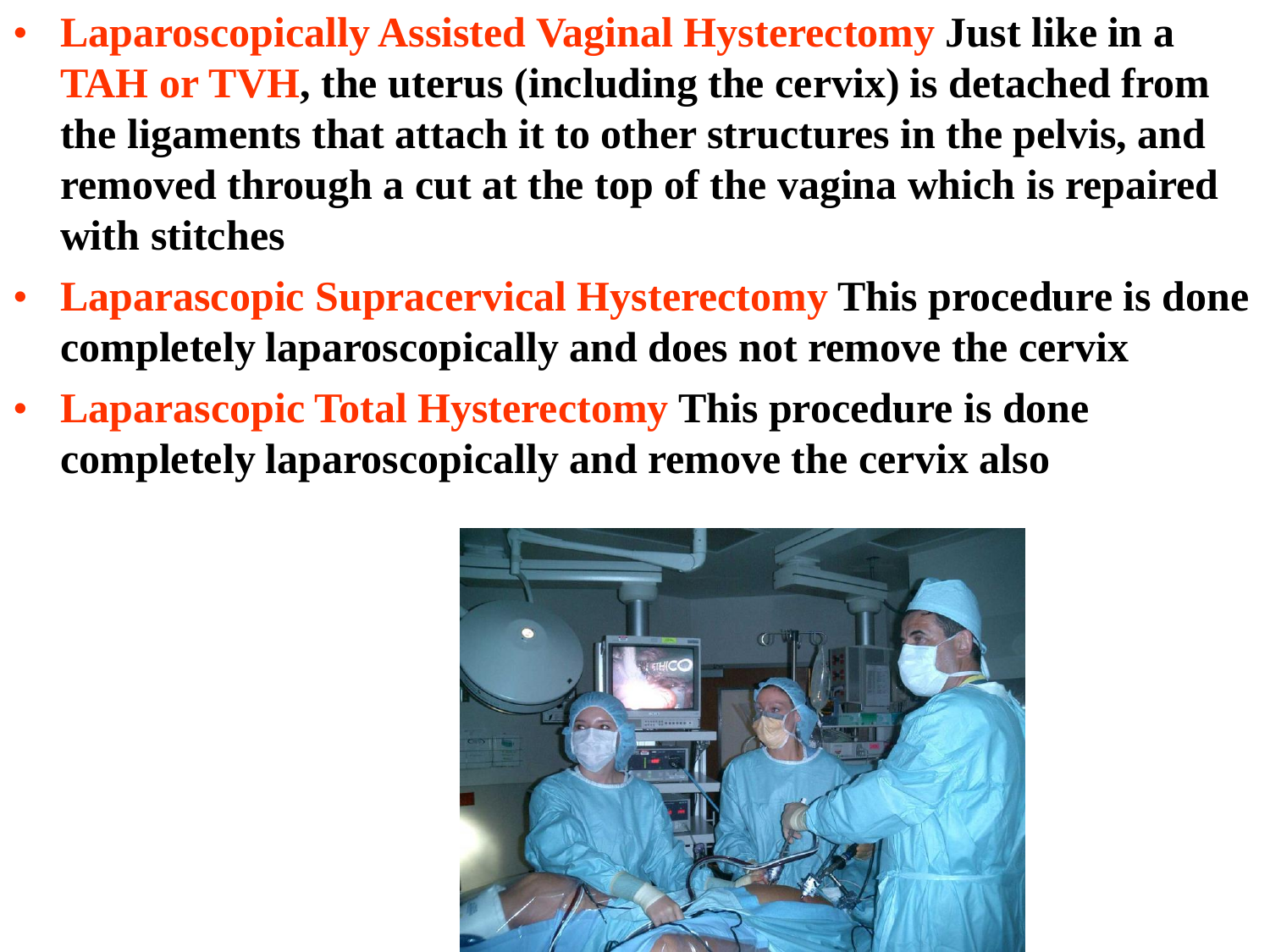# **Do It Vaginal**

- **Vaginal subtotal hysterectomy** (conservation of the cervix ) and sacrospinous colpopexy in the management of patients with marked uterine prolapse who desire retention of the cervix
- **Total Vaginal Hysterectomy** This procedure is the same as in the TAH, performed vaginally
- less morbidity less mortality
- Only gynecologist can do vaginal hysterectomy



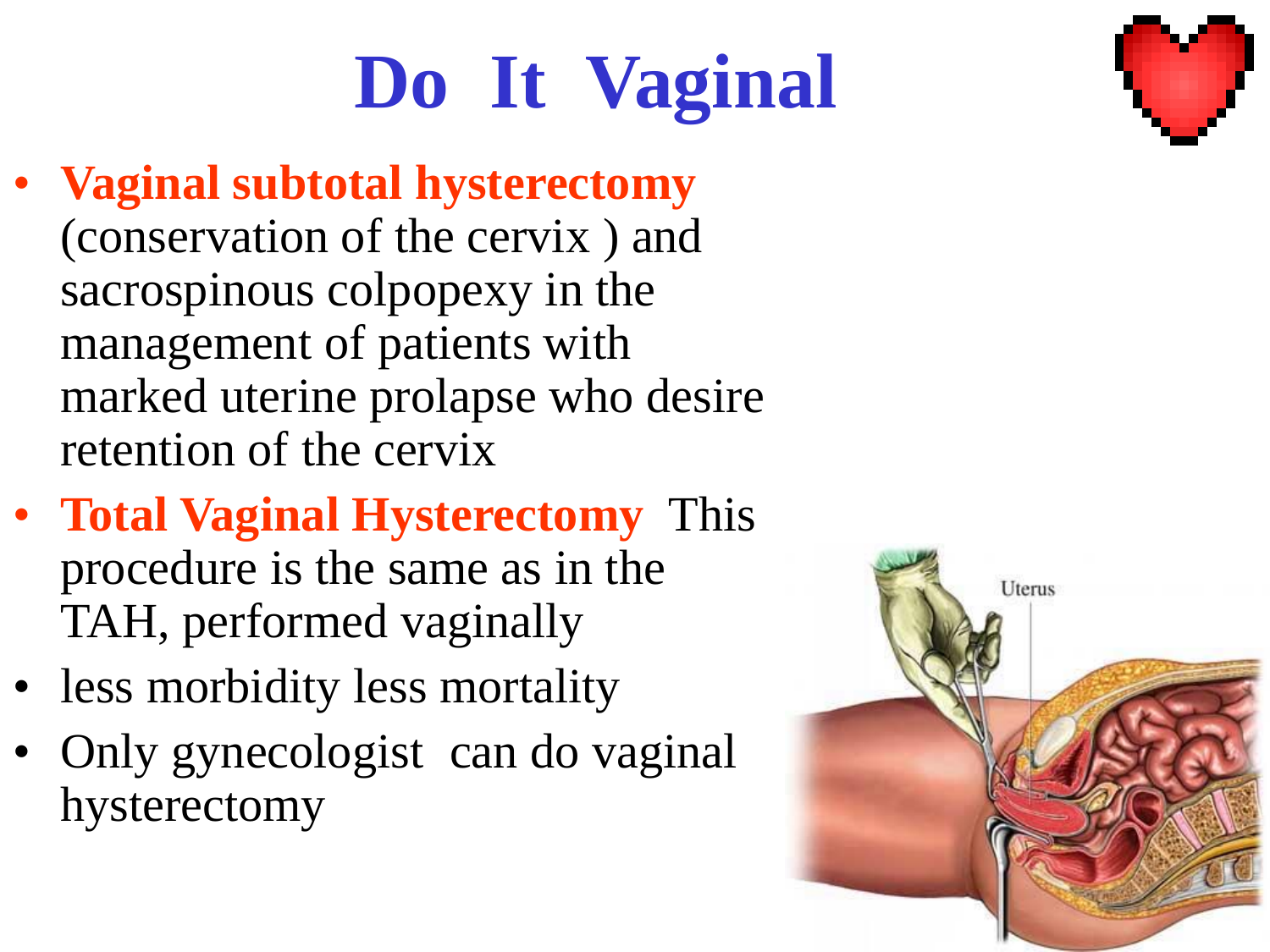Three factors should be considered in the selection of Vaginal route

- 1 **Uterine size** Weight $< 280$  g or  $< 12$  weeks' gestational size
- **2 - Uterine attachments** Patients with no history or clinical findings suggestive of
	- Endometriosis Adnexal disease Chronic pelvic pain
	- Adhesions Previous pelvic surgery
		- Chronic pelvic inflammatory disease
	- **3 - Anatomic accessibility**
		- a Bituberous diameter <9 cm
		- b Pubic arch  $>$ {90°

c -wide vagina (more than two fingerbreadths, especially at the apex)

d - descended uterus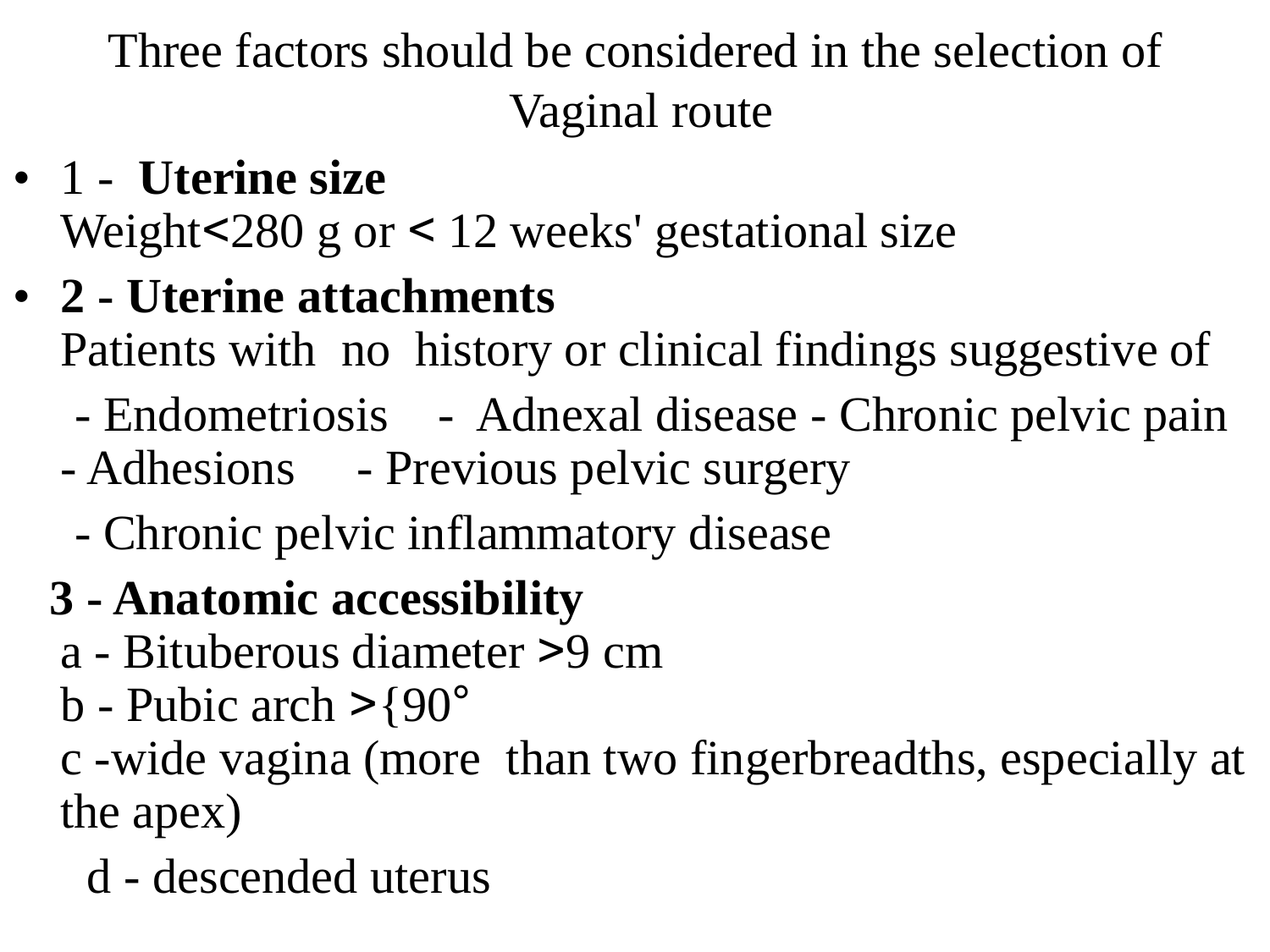- The advantages of this procedure are that it leaves no visible scar and is less painful, a shorter hospital stay, Fastest return to normal activities Highest quality of life scores , Lowest hospitalization and postoperative costs
- The disadvantage is that it is more difficult for the surgeon to see the uterus and surrounding tissue. This makes complications more common.
- Large fibroids cannot be removed using this technique.
- unable to remove a very large uterus or areas of endometriosis, adenomyosis, or scar tissue (adhesions)
- Doesn't allow free access to the pelvic organs, It is very difficult to remove the ovaries during a vaginal hysterectomy, so this approach may not be possible if the ovaries are involved.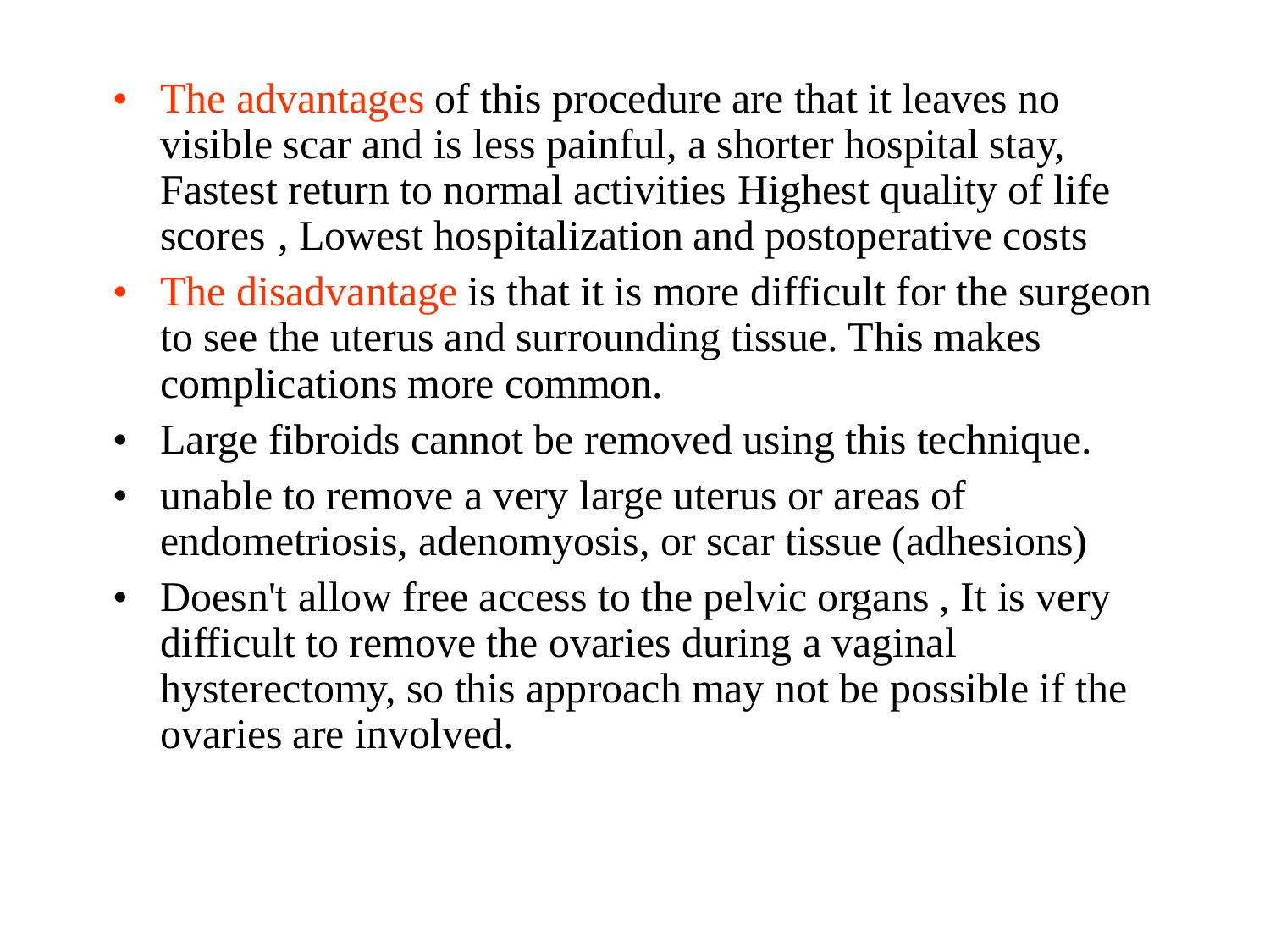#### VH **for large uterus**



- 1 cervix prolapsing through vaginal introitus grasped by tenaculi
- 2 cervix being bivalved with scalpel
- 3 uterine corpus being bivalved after separation of cervix has been completed
- 4 uterus halved after bivalving procedure to facilitate its removal
- 5 after half of uterus is removed. cervix is grasped with uterine corpus below
- 6 vaginal cuff closed with suture after removal of uterus
- 7 following procedure bladder is drained with foley catheter revealing non-bloody urine
- 8 removed uterus sent for pathology examination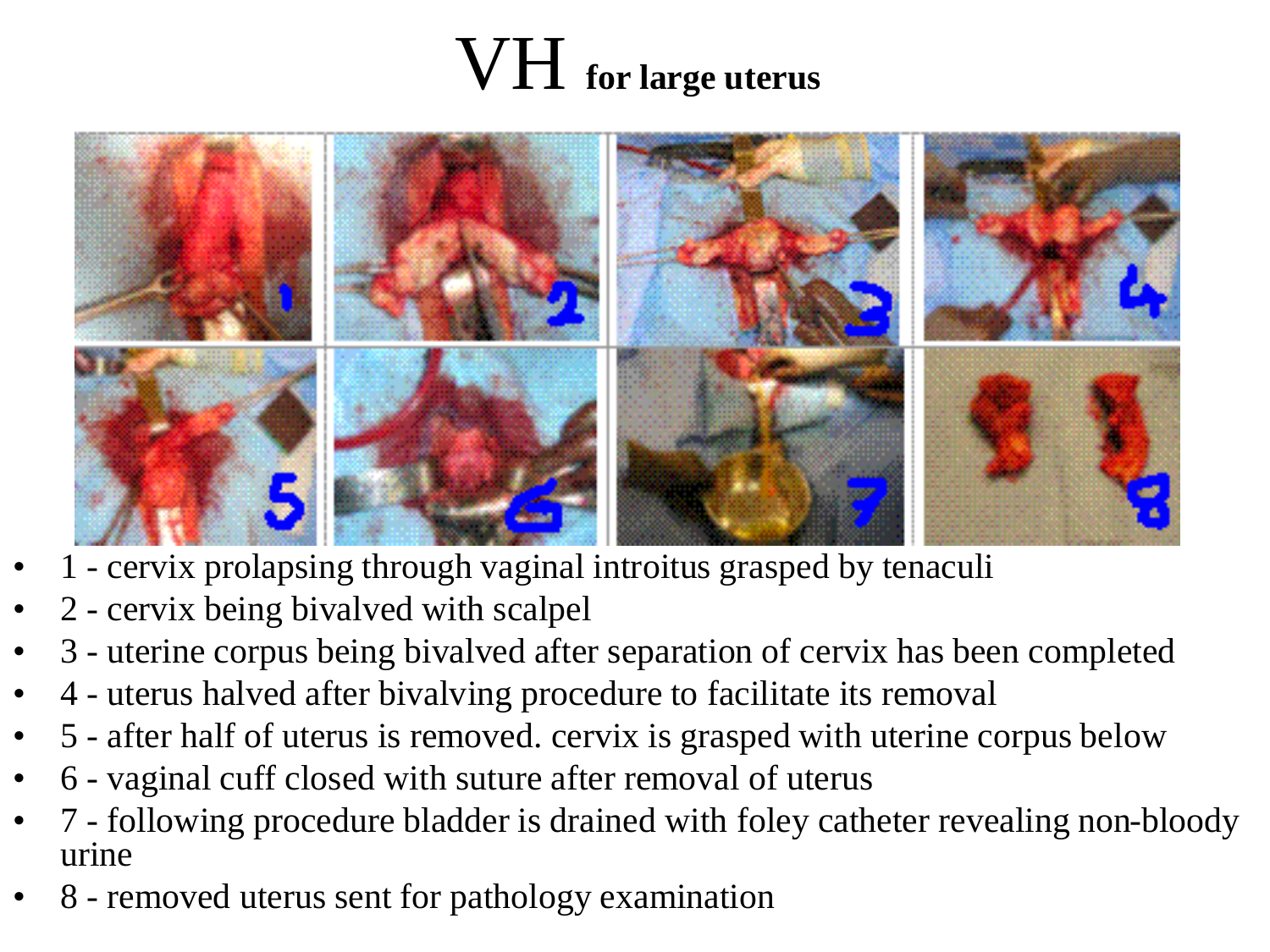## **Do It Abdominal**

- **Physicians use the procedure they are most comfortable with, and residents lack sufficient hands-on experience with laparoscopic and vaginal surgery.**
- **Medicolegal risk and reimbursement also have an impact**Incision Uterus

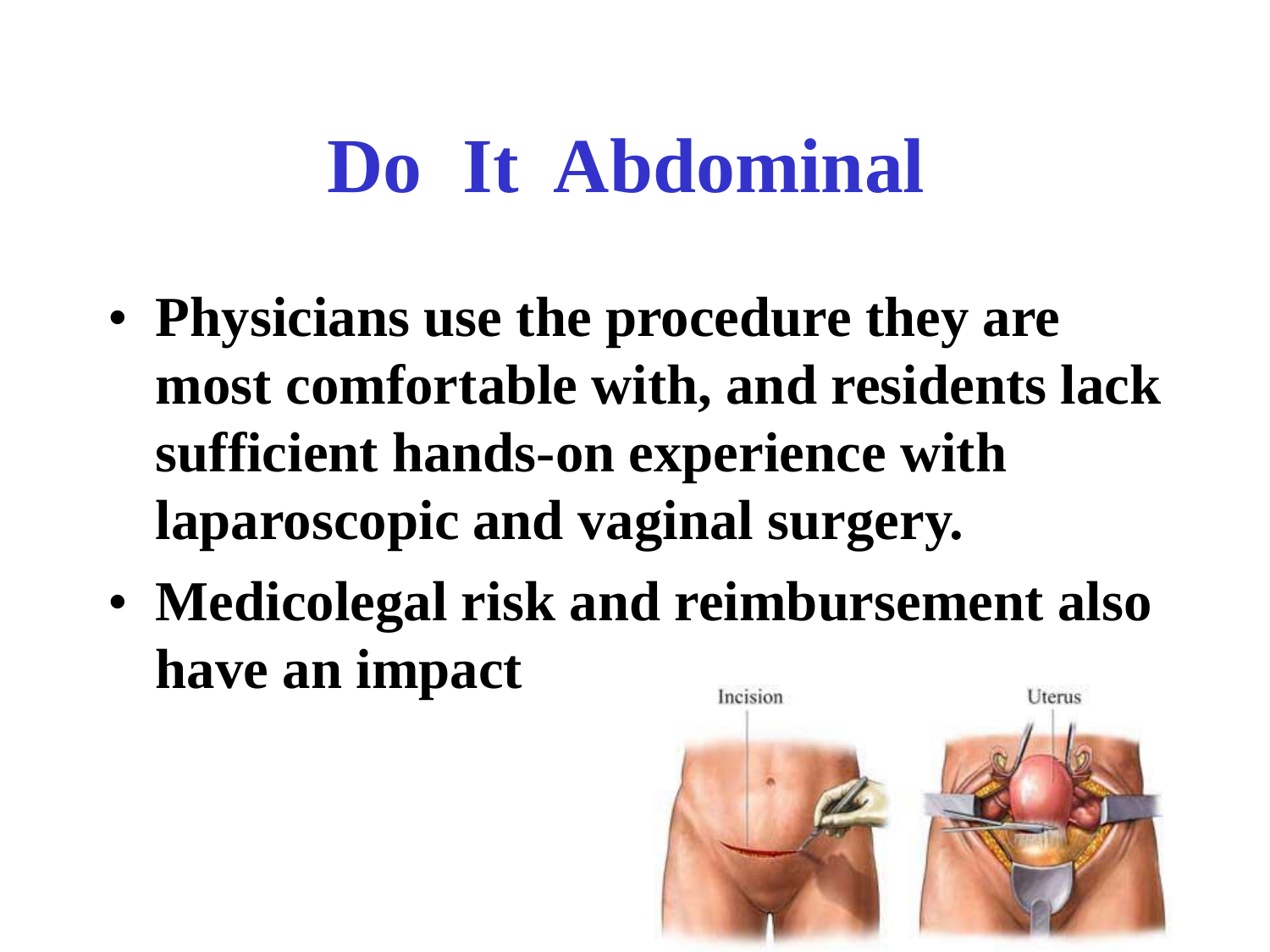- The advantages of an abdominal hysterectomy are that the large uterus can be removed even if a woman has internal scarring (adhesions) from previous surgery or her fibroids are large. The surgeon has a good view of the abdominal cavity and more room to work. Also, surgeons tend to have the most experience with this type of hysterectomy.
- Requires less time under anesthesia and in surgery than a laparoscopic hysterectomy but more than vaginal hysterectomy
- But The abdominal incision is more painful than with vaginal hysterectomy, and hospital stay and recovery period is longer
- Costs more than a vaginal hysterectomy but less than laparoscopic Twice the risk of postoperative fever Significantly increased blood loss

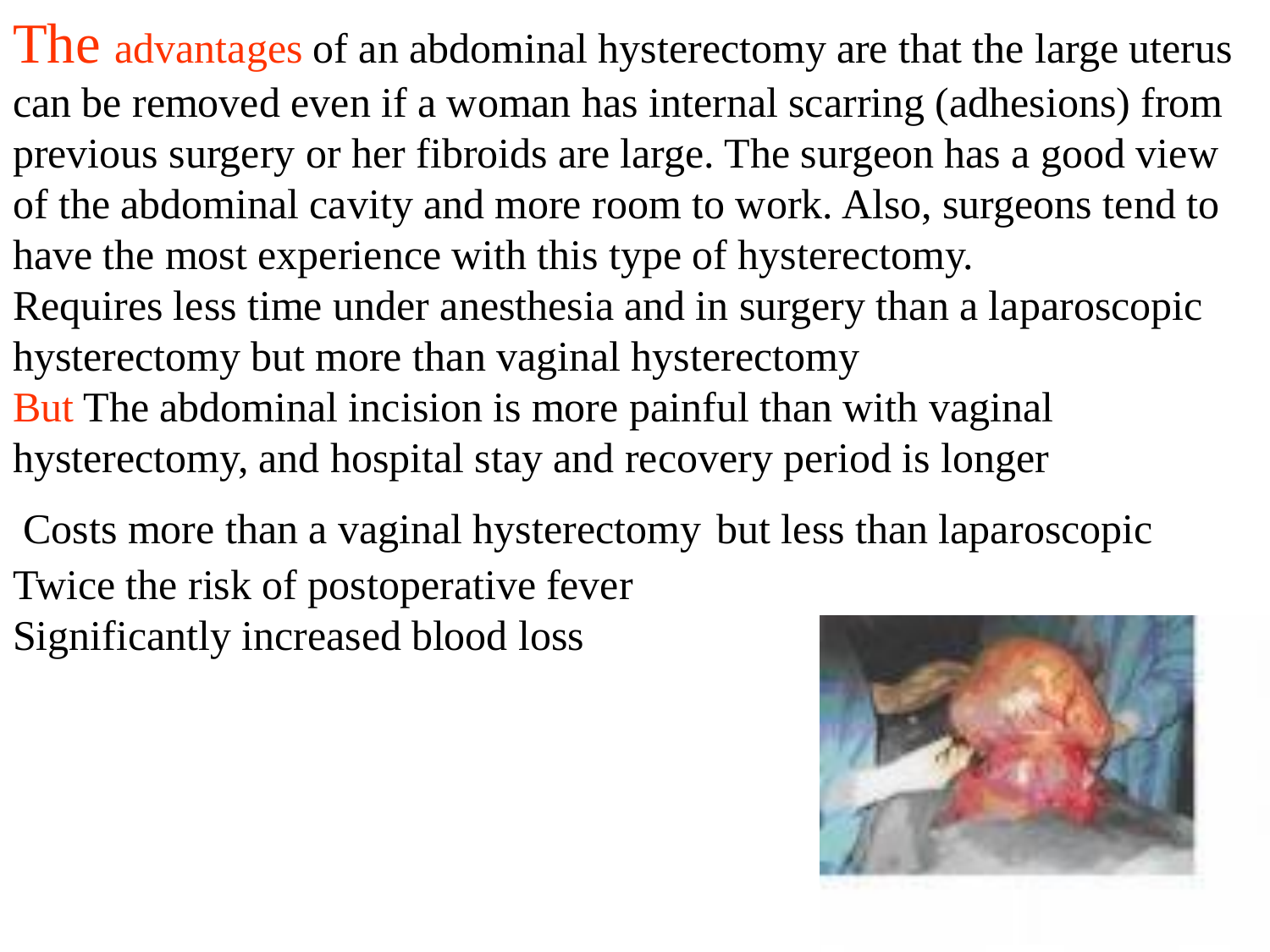- Abdominal hysterectomy remains the predominant method of uterine removal in the United States, despite evidence that vaginal hysterectomy offers advantages in regard to operative time, complication rates, return to normal activities, and overall cost of treatment.
- We must improve training in vaginal surgery for the younger generation of gynaecologists, and our colleges should now establish clinical guidelines for selecting the appropriate route of hysterectomy, based on the best available evidence. Such guidelines have been shown to enhance the uptake of vaginal hysterectomy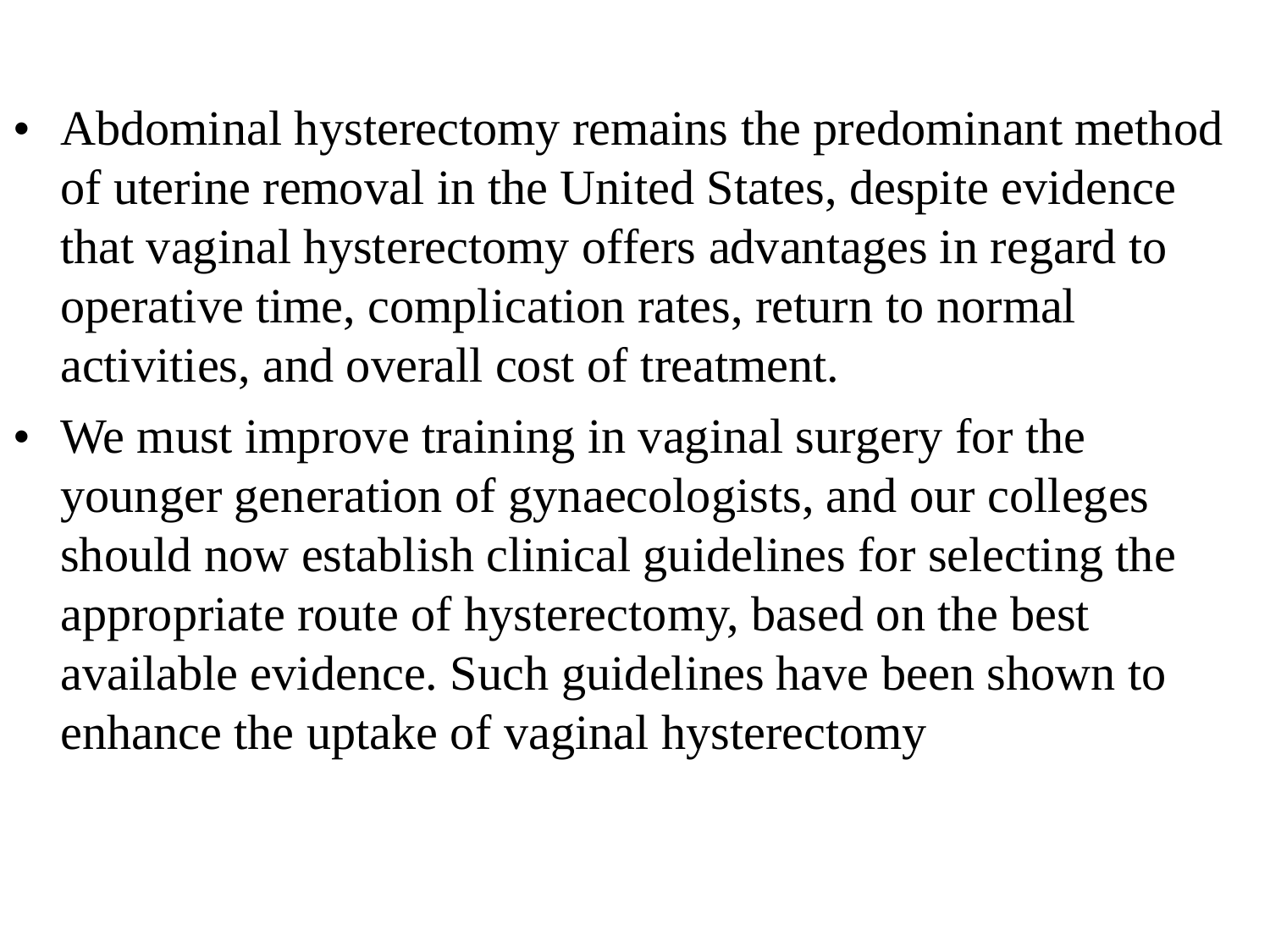# **Is it necessary to get a Second Or Third opinion before Hysterectomy?**

- The second opinion will confirm any concerns about whether Her was correctly diagnosed
- Getting a second opinion from another doctor is a good way to make sure that hysterectomy is the right option for her
- Don't be uncomfortable about telling Her doctor She want a second opinion.
- Doctors expect their patients to ask for another opinion. .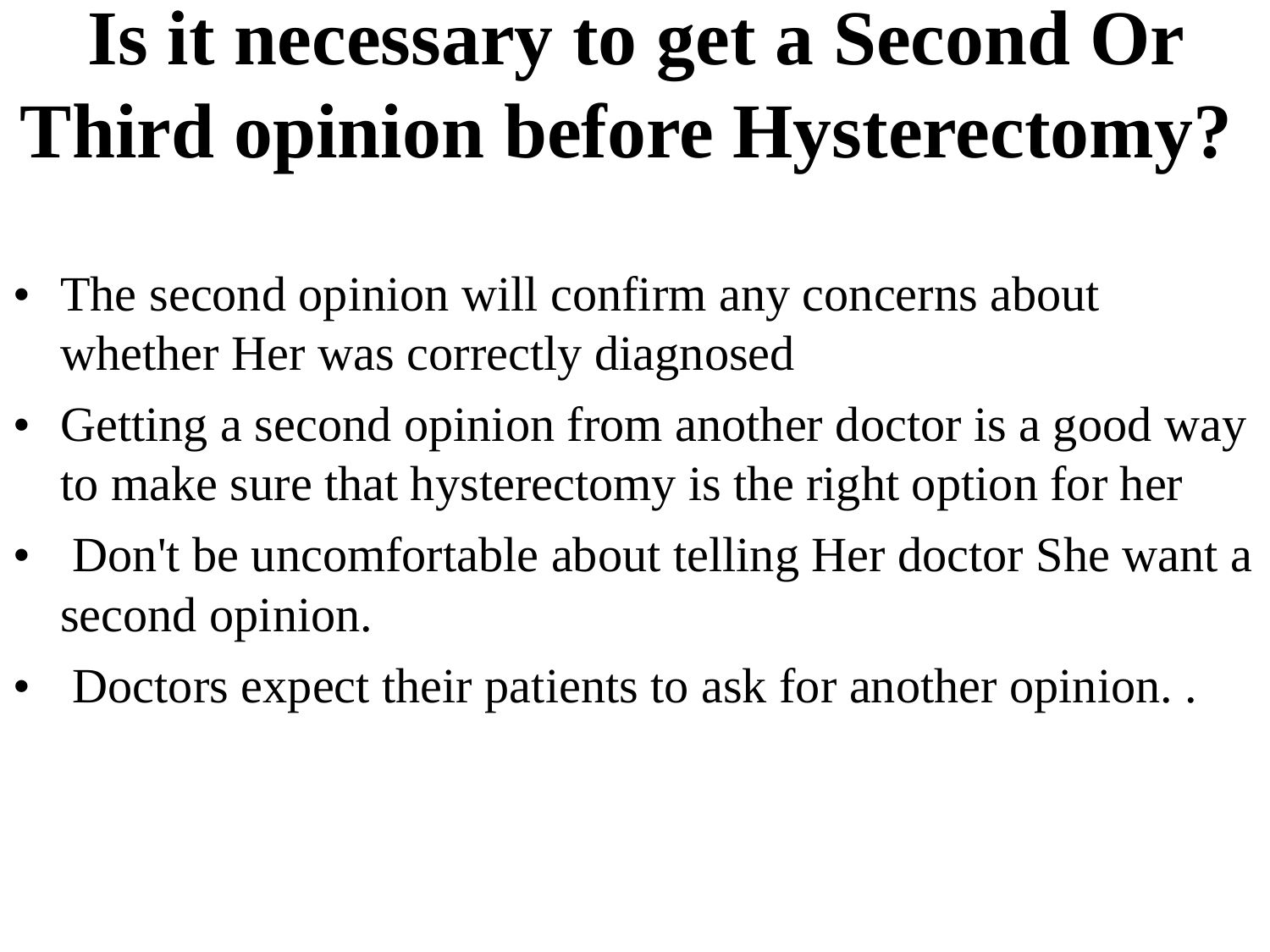#### Many factors are embodied in these differences

- cultural attitudes, physician training, the availability of elective surgery in a particular country, the ability to pay for care, etc.
- Women tend to make very different decisions based on their particular circumstances, their feelings about estrogen replacement therapy, and their risk and fear of ovarian cancer. However, it is always best to make these decisions based on accurate and current medical information. This decision is yours to make and should be discussed in detail with her doctor. As always, if there are unanswered questions or concern, get a second opinion.
- the final decision about the appropriateness of a hysterectomy, or any type of surgery or medical care, should be made by each woman herself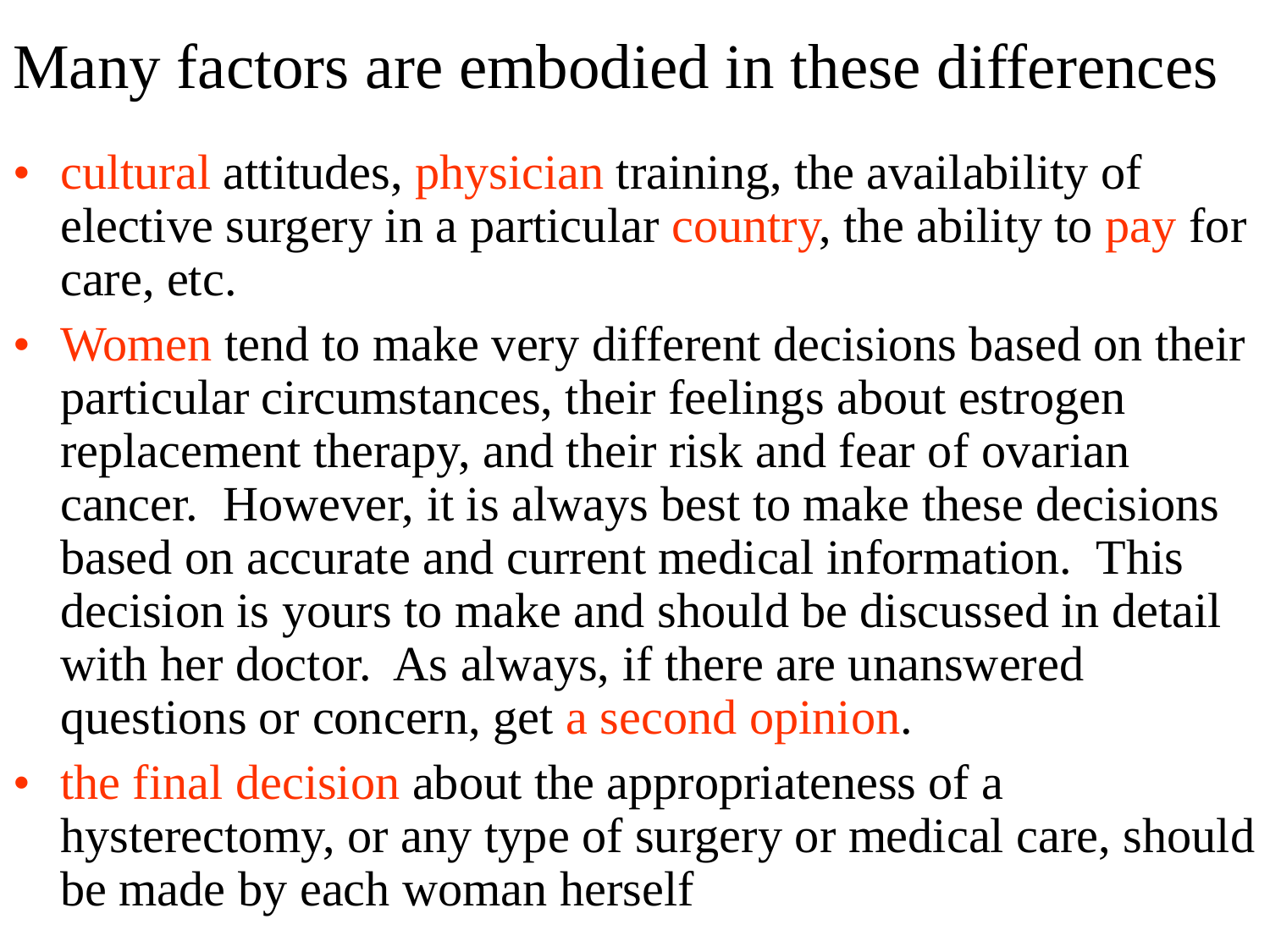## Conclusion

- Each case is differrent and decision is difficult
- Doctor must share decision with Her patient and her family
- Every Step should be offered as an option to selected patients
- Decision is based on guidelines rather than physicians' preferences or experience
- Final decision should be made by the woman herself based on her age, her options, and the severity of her symptoms